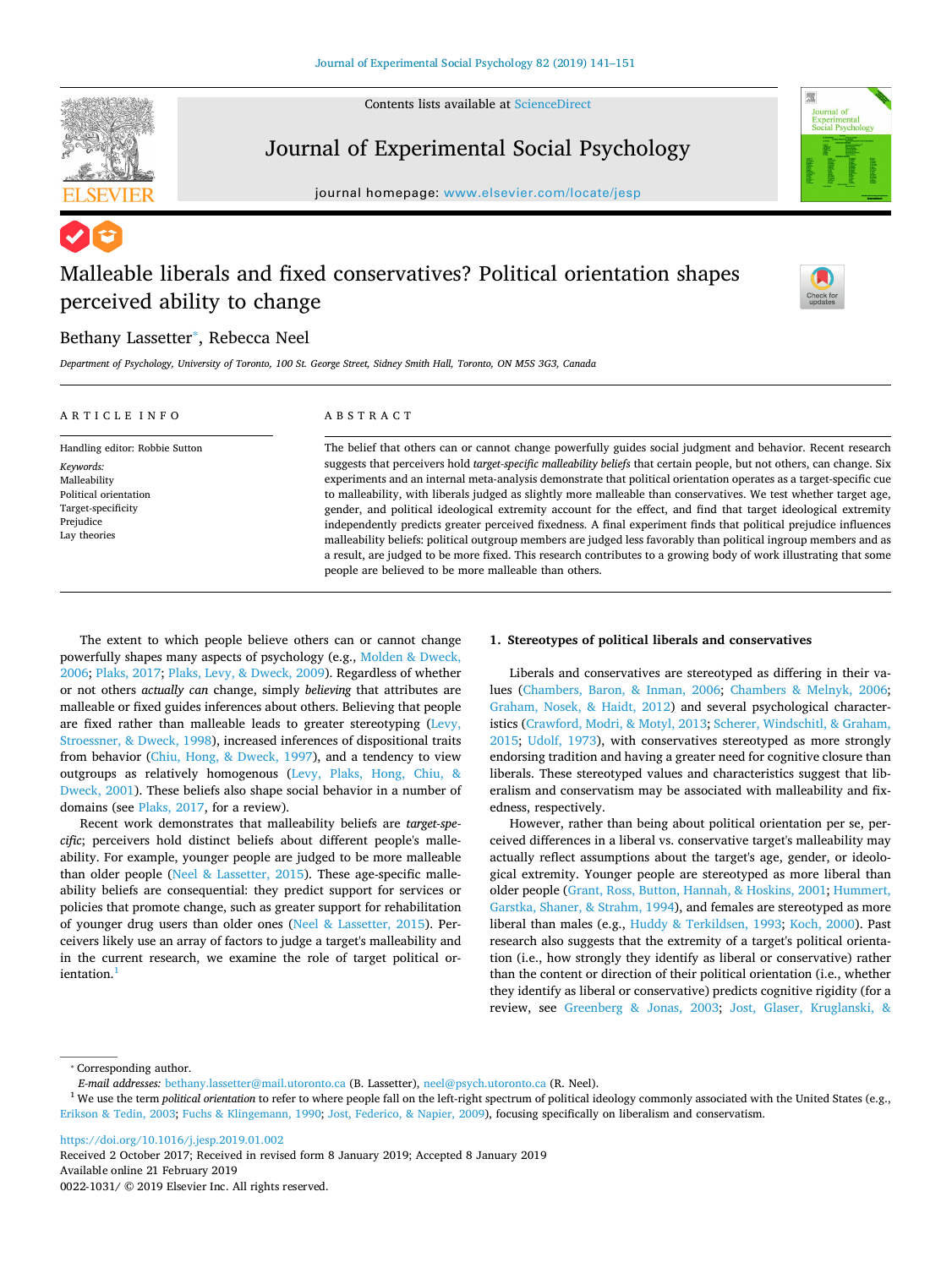[Sulloway, 2003a, 2003b](#page-9-14); [van Prooijen & Krouwel, 2017\)](#page-10-4). To the extent that people's beliefs about others' characteristics reflect those others' actual characteristics (i.e., people's stereotypes are accurate; see [Jussim,](#page-9-18) [Crawford, & Rubinstein, 2015](#page-9-18)), people may judge targets with extreme political ideologies – regardless of whether those targets are liberal or conservative – as fixed. Additionally, if either conservative or liberal targets are assumed to be particularly ideologically extreme (e.g., perceived associations between conservatism and dogmatism may lead perceivers to believe that conservatives are in general more ideologically extreme than liberals; [Shils, 1954](#page-10-5); [Stone, 1980\)](#page-10-6), apparent differences in malleability by political orientation could actually be driven by perceived differences in ideological extremity.

## **2. Perceiver political orientation**

Perceivers' own political orientation may shape their judgments of liberals' and conservatives' malleability. One possibility is that liberal and conservative perceivers may value malleability and fixedness differently. Indeed, liberals tend to show implicit preferences for flexibility and progress over stability and tradition, respectively, whereas increased conservatism is associated with stronger implicit preferences for order [\(Jost, Nosek, & Gosling, 2008](#page-9-19)). Thus, liberals may value malleability over fixedness, whereas conservatives may value fixedness over malleability. Alternatively, malleability-related constructs have typically been viewed positively, and in many contexts believing that attributes can change is associated with more positive outcomes than believing that attributes cannot change (e.g., [Dweck, 2012](#page-9-20); [Plaks,](#page-10-0) [2017\)](#page-10-0). This suggests that all perceivers might value malleability more than they value fixedness, regardless of their own political orientation.

Perceivers may also exhibit ingroup biases in judging target malleability, and these biases may operate in conjunction with whether they more strongly value malleability or fixedness. People tend to prefer their political ingroup ([Brandt, Reyna, Chambers, Crawford, &](#page-9-21) [Wetherell, 2014](#page-9-21); [Nosek et al., 2007](#page-9-22)), and hold beliefs that enhance the image of their own political identity in contrast to that of others ([Farwell & Weiner, 2000](#page-9-23)). Thus, if both liberals and conservatives more strongly value malleability over fixedness, ingroup bias may manifest as both liberal and conservative perceivers judging ingroup targets as more malleable than outgroup targets. However, if liberal and conservative perceivers value malleability and fixedness differently (with liberals judging malleability positively and conservatives judging malleability negatively), ingroup enhancement may differ between perceiver political orientations.

## **3. Research overview**

Six experiments test the prediction that liberals will be judged as more malleable than conservatives. Past work demonstrates that malleability judgments are target-specific across a range of attributes (e.g., personality, moral character, intelligence, racial bias; [Neel & Lassetter,](#page-9-4) [2015\)](#page-9-4). In the current research, we measure the perceived malleability of targets' personalities because of the wealth of research focusing on the perceived malleability of this global attribute (e.g., [Chiu et al.,](#page-9-2) [1997;](#page-9-2) [Dweck, 1999](#page-9-24)). We also measure malleability judgments of moral character given overlap between political stereotypes and moral foundations [\(Graham et al., 2012](#page-9-7)), and the close relationship between political attitudes and the moral domain [\(Brandt, Wisneski, & Skitka,](#page-9-25) [2015;](#page-9-25) [Skitka, 2014](#page-10-7); [Skitka, Bauman, & Sargis, 2005\)](#page-10-8).

We also examine the role of variables related to political orientation: target age (Experiments 3A–B), target gender (Experiment 3B), and the extremity of a target's political ideology (Experiment 4). Experiment 5 examines the joint influence of target political orientation, participant political orientation, and prejudice felt toward the target on malleability judgments. We conclude with an internal metaanalysis to characterize across experiments the evidence for the effect of target political orientation on perceiver judgments of malleability.

## **4. Experiment 1: Beliefs that liberals and conservatives can change**

Experiment 1 examines whether target political orientation guides malleability beliefs. We predicted that the average conservative would be judged as less malleable than the average liberal. Participants judged the malleability of the average liberal and conservative target in a twocell within-subjects design.

## *4.1. Method*

In this and all subsequent experiments, data collection was terminated before data analysis. Across experiments, we report all measures, manipulations, and exclusions.

## *4.1.1. Participants*

Two hundred one participants from the United States were recruited via Amazon's Mechanical Turk (MTurk; 114 males, 86 females, 1 other;  $M_{\text{age}} = 32.10 \text{ years}, \ SD_{\text{age}} = 10.26 \text{ years}; \ M_{\text{politional orientation}} = 4.70/7,$ *SD*political orientation = 1.51; 17 Asian or Asian Americans, 10 Black or African Americans, 10 Hispanic or Latinos/as, 149 White or White Americans, 1 Native Hawaiian or other Pacific Islander, 12 biracial/ multiracial/others, [2](#page-1-0) declined to respond).<sup>2</sup> Because we sampled from MTurk, sample characteristics are highly similar across experiments, and all subsequent experiment demographics are reported in Supplemental Materials (Tables S2 and S3). A sensitivity analysis revealed that when examining the difference between two dependent means, Experiment 1's sample  $(N = 201)$  provided 80% power to detect an effect size of  $d = 0.20$ .

## *4.1.2. Procedure*

All participants completed malleability judgments of personality and moral character (counterbalanced) for the average liberal target and average conservative target (also counterbalanced). Finally, all participants completed demographic measures, including a measure assessing their own political orientation.

#### *4.1.3. Measures*

In this and all subsequent experiments, items assessing malleability beliefs were anchored at 1 (*strongly disagree*) and 6 (*strongly agree*), coded so that higher responses represented a stronger belief that the target can change.

*4.1.3.1. Malleability judgments of personality and moral character*. Four items were modified from [Dweck's \(1999\)](#page-9-24) measure to assess perceived malleability of personality (e.g., "The average [liberal/conservative] can do things differently, but the important parts of who he or she is can't really be changed", reverse-coded). Four different items assessed perceived malleability of moral character (e.g., "The average [liberal/ conservative] can change his or her behavior, but his or her underlying moral character can't really be changed", reverse-coded). Malleability judgments of personality and moral character were combined into a composite malleability dependent variable.<sup>3</sup>

<span id="page-1-0"></span><sup>&</sup>lt;sup>2</sup> To account for repeated IP (internet protocol) addresses within each dataset, we retained only the first responder for any repeated IP. That is, we ensured that the same responders did not participate in more than one of Experiments 1–5 and S1. This produced some sample sizes that were lower than the target *n*s. Additionally, given the online format of the experiments, each dataset invariably included responders who opted into the experiment but did not complete it. Responders with such "blank responses" were removed from the dataset prior to analyses, and are not included in the total *n* of each experiment. See Supplemental Materials (Table S1) for repeat IP and blank responder totals per experiment.

<span id="page-1-1"></span><sup>&</sup>lt;sup>3</sup> Exploratory factor analysis with maximum likelihood extraction and promax rotation did not identify separate factors for personality and moral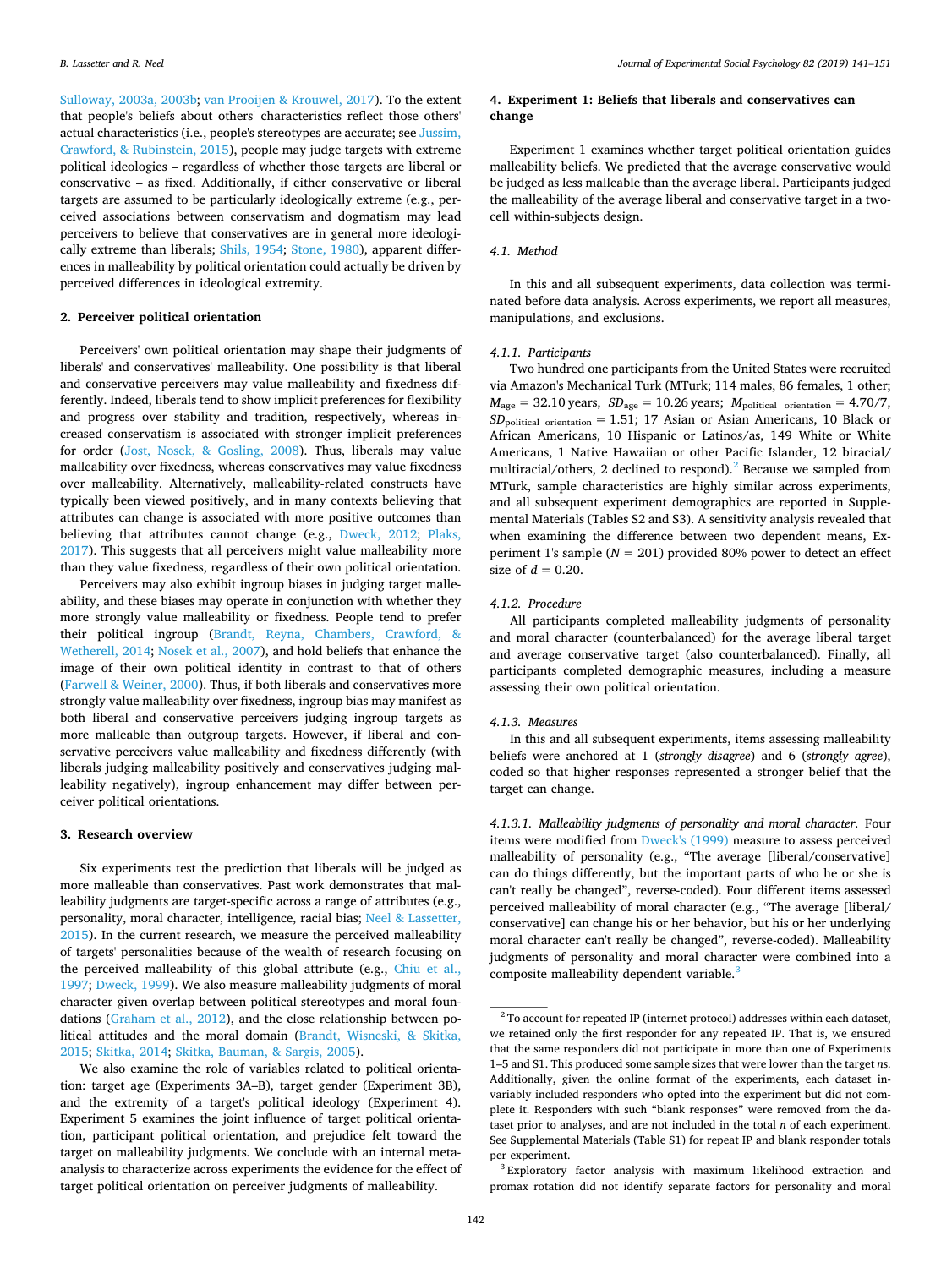*4.1.3.2. Participant political orientation*. In this and all subsequent experiments, participants self-reported how conservative to liberal they were (a) overall, (b) on social issues, and (c) on economic issues  $(1 = very\ conservative; 7 = very\ liberal)$ . The responses to these three items were combined into a composite score ( $α = .90$ ).

*4.1.3.3. Demographics*. In this and all subsequent experiments, participants responded to the following demographic items (in addition to political orientation, described above): gender, age, race/ ethnicity, political affiliation, whether or not (and if so, for whom) they voted in the 2008 and 2012 US Presidential Elections, and whether or not English was their native language[.4](#page-2-0)

## *4.2. Results*

Unanticipated order effects emerged in the data, but because they did not change our conclusions about the effect of political orientation, we collapsed across conditions and compared judgments of liberals and conservatives using paired-samples *t*-tests. Order effects are discussed in Supplemental Materials.

Paired-samples *t*-tests indicated that, consistent with predictions, the average liberal was judged as more malleable (*M* = 3.67,  $SD = 0.97$ ) than the average conservative  $(M = 3.47, SD = 0.99)$ ,  $t = 3.66$ ,  $p < .001$ ,  $d = 0.20$ . To test whether this effect differs by perceiver political orientation, we conducted a repeated-measures analysis of covariance (ANCOVA) on malleability beliefs with target political orientation (liberals vs. conservatives) as the repeated factor, and participant political orientation as a covariate. Participant judgments of target and participant political orientation did not interact to predict malleability beliefs,  $F(1, 199) = 1.02$ ,  $p = .313$ , nor was there a main effect of participant political orientation,  $F(1, 199) = 0.89$ ,  $p = .347$ .<sup>[5](#page-2-1)</sup>

## *4.3. Discussion*

In Experiment 1, the average liberal was judged as more malleable than the average conservative. Participant political orientation did not predict malleability judgments. To test for convergent evidence that liberals and conservatives are judged as differently malleable, we next aimed to replicate this effect with a different method.

## **5. Experiment 2: Exemplars of malleability and fixedness**

In Experiment 2, participants generated exemplars of malleability or fixedness. After nominating a person who they believed demonstrated

that people either can or cannot change, participants reported a number of characteristics about their exemplar, including his or her political orientation, age, and gender. If, as Experiment 1 suggests, target political orientation corresponds to perceived malleability, then malleable exemplars will be rated as more liberal than fixed exemplars. The design of Experiment 2 also allows us to examine other predictors that may overlap with perceived malleability. For example, previous research suggests that age shapes perceived malleability: younger targets are judged as more capable of change than older targets ([Neel &](#page-9-4) [Lassetter, 2015](#page-9-4)). Further, because women are stereotyped as more politically liberal than males (e.g., [Huddy & Terkildsen, 1993](#page-9-11); [Koch,](#page-9-12) [2000\)](#page-9-12), target gender may also account for the relationship between malleability and exemplar political orientation. Finally, targets holding more extreme political ideologies may be judged as more fixed than targets holding less extreme ideologies. Malleable exemplars, therefore, may be younger, more likely to be female, and less ideologically extreme than fixed exemplars.

#### *5.1. Method*

#### *5.1.1. Participants*

Four hundred two participants from the United States were recruited via MTurk. A sensitivity analysis revealed that when examining the difference between two independent means Experiment 2's sample  $(N = 402)$  provided 80% power to detect an effect size of  $f = 0.14$ .

#### *5.1.2. Design and procedure*

Participants were randomly assigned to generate an example of a person who demonstrates either that some people can change (*malleable* condition) or that some people cannot change (*fixed* condition). Participants read a prompt corresponding to their condition, with wording based on commonly-used manipulations of malleability beliefs (e.g., [Chiu et al., 1997;](#page-9-2) [Neel & Lassetter, 2015;](#page-9-4) [Nussbaum & Dweck,](#page-10-9) [2008;](#page-10-9) [Rattan & Dweck, 2010\)](#page-10-10). In the malleable condition participants read, "Research suggests that some people can change. Specifically, for some people, their essential attributes and personality are like clay that can be molded and changed with experience and/or effort." In the fixed condition participants read, "Research suggests that some people cannot really change. Specifically, for some people, their essential attributes and personality are set like plaster, tend to stay the same, and cannot be molded or changed with experience and/or effort." Participants were then asked, "Think of someone you know who demonstrates that some people [can/cannot] change. This person can be someone you know personally or someone you have heard about."

Participants wrote briefly about their exemplar and then reported their exemplar's political orientation (measured using the same three items used to measure participant political orientation discussed in Experiment 1 [1 = *very conservative*;  $7$  = *very liberal*];  $\alpha$  = .94), current age, age as they were described in the example, gender, race/ethnicity, political affiliation, and socioeconomic status. We focused our analyses on exemplar political orientation, age as the exemplar was described in the example (hereafter referred to as "age"), and gender. See Supplemental Materials for further discussion of exemplar current age, race/ethnicity, political affiliation, and socioeconomic status. Finally, participants completed demographic items, including a measure assessing their own political orientation, which was measured using the same three items as in Experiment 1 ( $\alpha$  = .94).

## *5.2. Results*

#### *5.2.1. Exemplar political orientation*

As predicted, participants who were asked to generate malleable exemplars reported their exemplars to be more politically liberal  $(M = 4.30, SD = 1.66)$  than did participants who were asked to generate fixed exemplars (*M* = 3.80, *SD* = 1.85), *F*(1, 400) = 8.01,  $p = .005, \eta_p^2 = .02.$ 

<sup>(</sup>*footnote continued)*

character items in Experiment 1. Composite scores for malleability of personality and moral character were strongly correlated (*r*s = .84 and .86, *p*s < .001 for liberal and conservative targets, respectively). These patterns persisted throughout all subsequent experiments that measured malleability judgments. We thus combined malleability judgments of personality and moral character into a single composite measure of malleability for each of these experiments (Experiment 1  $\alpha s = .92$  and .93 for liberals and conservatives, respectively).

<span id="page-2-0"></span><sup>4</sup> Across experiments, we focused analyses on measures of participant political orientation rather than party affiliation or for whom participants voted in prior elections for several reasons. Participant political orientation offered a continuous – rather than categorical – response option, allowing for more response variance and a more precise representation of participant political views than the other measures. We opted not to use the voting measures in analyses because participants may have endorsed a presidential candidate who did not fully reflect their general political views, and also may have been biased to report having voted for the winning candidate (e.g., [Atkeson, 1999;](#page-9-26) [Belli,](#page-9-27) [Traugott, Young, & McGonagle, 1999\)](#page-9-27).

<span id="page-2-1"></span><sup>5</sup> Across all experiments, we also examined whether participant political ideological extremity influenced the predicted effects. See Supplemental Materials.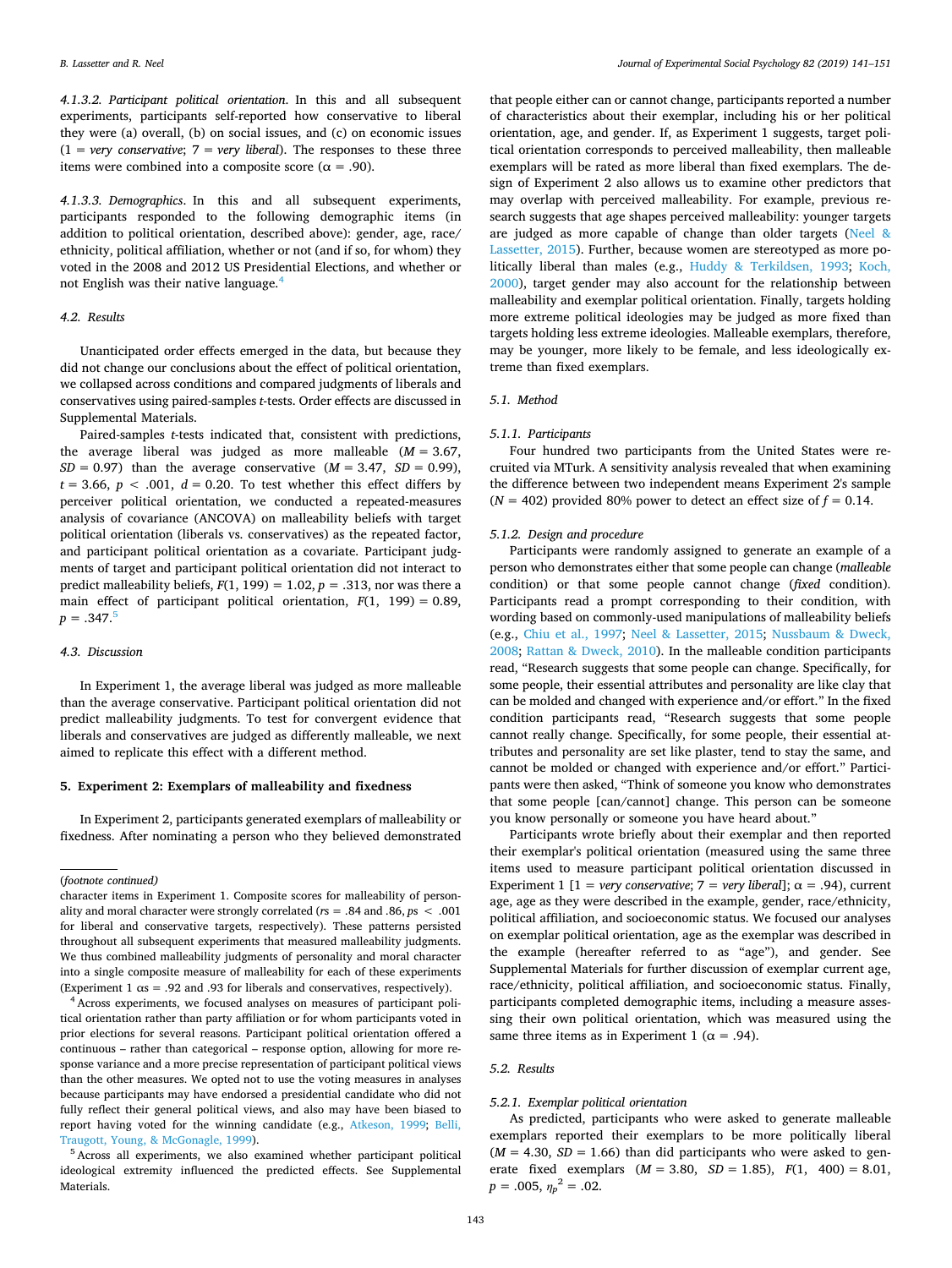## *5.2.2. Exemplar age, gender, and political ideological extremity*

Consistent with past research [\(Neel & Lassetter, 2015](#page-9-4)), participants asked to generate malleable exemplars reported their exemplars to be significantly younger  $(M = 30.51 \text{ years}, SD = 13.47 \text{ years})$  than did participants asked to generate fixed exemplars (*M* = 42.96 years, *SD* = 18.40 years), *F*(1, 395) = 58.50, *p* < .001,  $\eta_p^2$  = .13.<sup>[6](#page-3-0)</sup> Chi-square analysis indicated that exemplar gender did not differ by condition, *X<sup>2</sup>*  $(1, N = 402) = 0.81, p = .368.$ 

To examine the effect of malleability on exemplar ideological extremity, we transformed exemplar political orientation into an extremity score. The midpoint of the orientation scale (4) was subtracted from each rating (ranging from 1 [*very conservative*] to 7 [*very liberal*]) and the absolute values of those scores were computed. This transformation resulted in an extremity variable that ranged from 0 *(least extreme*) to 3 (*most extreme*). Participants in the fixed condition  $(M = 1.56, SD = 1.02)$  generated exemplars of marginally more extreme ideologies than did participants in the malleable condition  $(M = 1.39, SD = 0.95), F(1, 400) = 2.91, p = .089, \eta_p^2 < .01.$ 

Finally, we ran several follow-up analyses to explore the malleability condition's effect on exemplar political orientation. When accounting for exemplar age and gender, the effect of condition on exemplar political orientation was no longer significant,  $\beta = -.06$ , *t* = −1.09, *p* = .275. Older exemplars (β = −.22, *t* = −4.16, *p* < .001), and male exemplars (β = .17, *t* = 3.44, *p* = .001) were reported to be more politically conservative than younger exemplars and female exemplars, respectively. Because malleability condition predicts exemplar age, and exemplar age predicts political orientation, participants may report their fixed exemplars to be older and therefore more politically conservative, a pattern consistent with an indirect effect. We fit the data to a mediation model (PROCESS Model 4; [Hayes, 2017](#page-9-28)), entering condition (effects-coded with malleable =  $-1$ , fixed = 1) as the independent variable, exemplar age (centered) as the mediator, and exemplar political orientation (1: *very conservative* to 7: *very liberal*) as the dependent variable. The 95% confidence interval of the indirect effect did not include zero, supporting an indirect effect of condition on exemplar political orientation via exemplar age,  $B = -0.14$ ,  $SE = 0.04$ , 95% CI [−0.22, −0.07]. See Supplemental Materials for further details, including parallel analyses treating exemplar political ideological extremity as the dependent variable.

## *5.2.3. Participant political orientation*

To examine whether participant political orientation predicted exemplar political orientation, we regressed exemplar political orientation onto malleability condition (effects-coded), participant political orientation (centered), and their interaction. Participant political orientation positively predicted exemplar political orientation, β = .26,  $t = 5.63$ ,  $p < .001$ ; the more liberal or conservative the participant, the more liberal or conservative, respectively, the participant's exemplar. Participant political orientation also interacted with condition,  $β = -.20, t = -4.16, p < .001$ . To interpret this interaction, we examined the effect of condition on exemplar political orientation separately for liberal and conservative participants. Because the sample skewed liberal, instead of re-centering one standard deviation above and below the mean of political orientation (which would fail to capture the effect of condition for conservatives), we re-centered political orientation at the midpoint of the liberal range of the scale (5.5) and again at the conservative range of the scale (2.5; see [Aiken & West,](#page-9-29) [1991\)](#page-9-29). Liberal participants generated exemplars that differed significantly by condition,  $β = -.25, t = -4.64, p < .001$ : Liberals' malleable exemplars were more liberal than their fixed exemplars. However, conservative participants' exemplars did not differ by

condition,  $\beta = .11$ ,  $t = 1.39$ ,  $p = .166$ .

## *5.3. Discussion*

Experiment 2's findings partially corroborate those of Experiment 1: Malleable exemplars were more likely to be politically liberal than were fixed exemplars. These exemplars were also younger and marginally less ideologically extreme than those generated in the fixed condition. Participant political orientation positively predicted exemplar political orientation, perhaps because people's social networks tend to be made up of similar others (e.g., [McPherson, Smith-Lovin, & Cook, 2001](#page-9-30)) and people tend to live geographically close to similar others [\(Motyl, 2014](#page-9-31); [Motyl, Iyer, Oishi, Trawalter, & Nosek, 2014\)](#page-9-32).

The effect of condition on exemplar political orientation became non-significant upon accounting for exemplar age and gender. Indeed, the results are consistent with exemplar age mediating the effect of malleability on political orientation. However, age and gender were measured in this experiment, rather than manipulated. To more directly test whether a target's political orientation influences judgments of malleability independent of factors such as the target's age and gender, we returned to an experimental design similar to Experiment 1.

#### **6. Experiments 3A-B: The roles of target age and gender**

Experiments 3A-B use between-subject manipulations to test whether the target political orientation effect from Experiment 1 is independent of target age (3A and 3B) and gender (3B). If political orientation independently predicts malleability judgments, then liberal targets will again be judged as more malleable than conservatives.

#### *6.1. Method*

#### *6.1.1. Participants*

We recruited 386 and 810 participants for Experiments 3A and 3B, respectively, from the United States via MTurk. Sensitivity analyses revealed that when examining mean differences using Experiment 3A and 3B's designs, the samples (*N*s = 386 and 810) provided 80% power to detect effect sizes of *f*s = 0.14 and 0.10, respectively.

## *6.1.2. Design and procedure*

In Experiment 3A, participants were randomly assigned to complete malleability judgments of personality and moral character about one of four targets in a 2(target political orientation: liberal, conservative)  $\times$  2(target age: 20-, 65-year-old) between-subjects design. In Experiment 3B we added target gender as a between-subjects factor, creating a 2(target political orientation: liberal, conservative)  $\times$  2(target age: 20-, 65-year-old)  $\times$  2(target gender: woman, man) between-subjects design. Participants in both experiments were randomly assigned to answer questions about either personality or moral character first. Finally, all participants completed demographic measures. As in Experiment 1, the participant political orientation items (3A:  $\alpha$  = .90; 3B:  $\alpha$  = .92) were combined into a composite score.

## *6.1.3. Measures*

The eight items measuring perceived malleability of personality and moral character from Experiment 1 were modified to specify the target's age and political orientation. In Experiment 3B, target gender also was specified. As in Experiment 1, malleability judgments of personality and

<span id="page-3-0"></span> $^6$  One participant indicated that their exemplar was 1992 years old at the time they were described and another indicated a range of ages. Both data points were removed from all analyses that included exemplar age as a variable.

<span id="page-3-1"></span> $<sup>7</sup>$  An initial, separate replication of Experiment 1 tested target age as an al-</sup> ternative explanation of the predicted effect by specifying a fixed age (20 years) for the average liberal and conservative targets. Results were consistent with the patterns found in Experiment 1: 20-year-old liberals (*M* = 3.88, *SD* = 1.03) were viewed as more malleable than 20-year-old conservatives (*M* = 3.76, *SD* = 1.05), *t* = 2.98, *p* = .003, *d* = 0.12. See Supplemental Materials.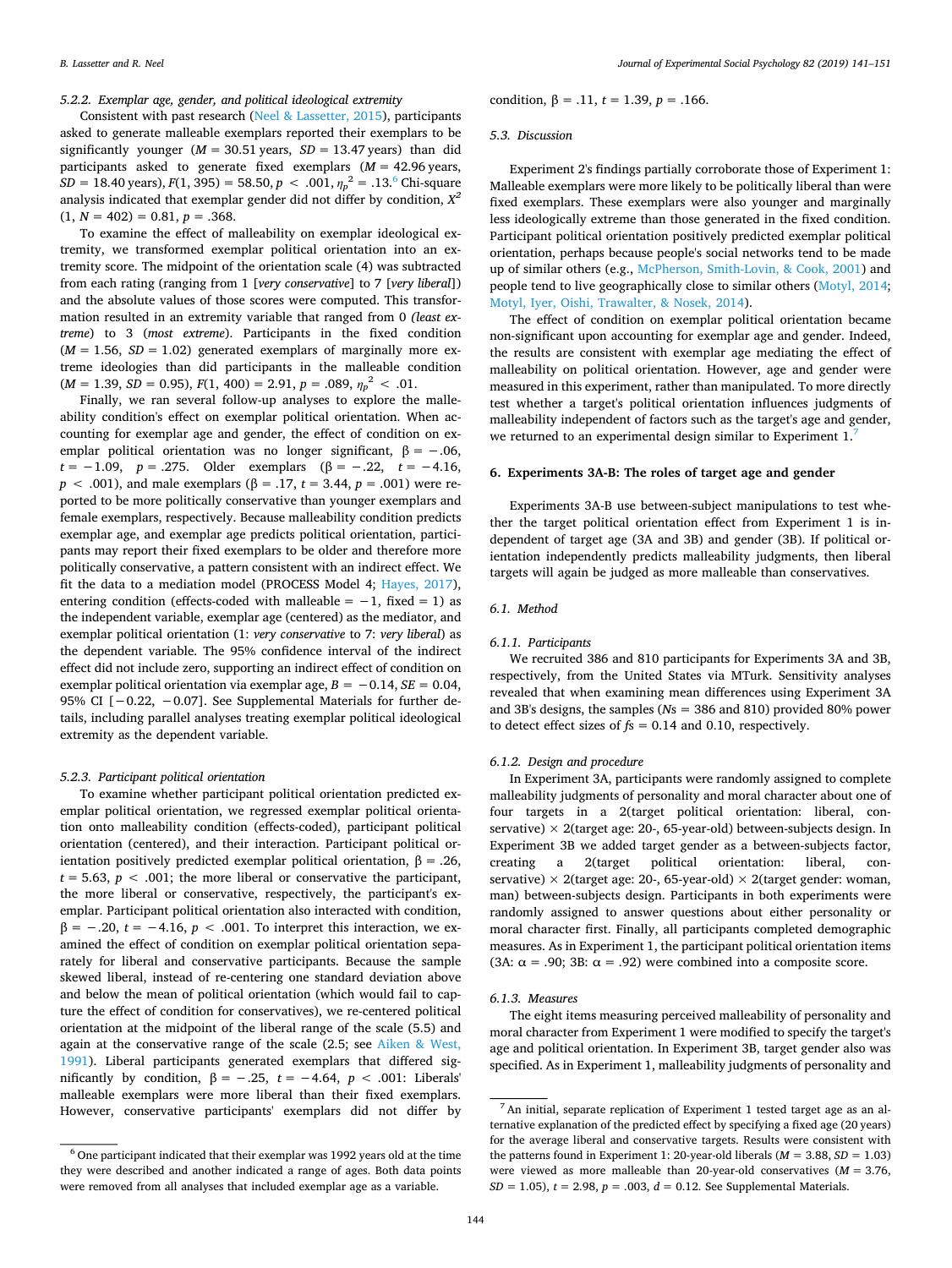moral character were combined into a composite malleability dependent variable for both experiments (αs > .85 for all between-subjects groups).

## *6.2. Results*

## *6.2.1. Experiment 3A*

Data were subjected to a between-subjects analysis of variance (ANOVA) including target political orientation, target age, and their interaction. Attribute order did not independently predict, nor did it interact with the focal variables to predict, malleability judgments (*p*s > .242). We therefore collapsed across order conditions.

Contrary to predictions, liberals and conservatives were judged as equally malleable, though the effect trended in the predicted direction  $(Ms = 3.53$   $[SD = 1.05]$  vs. 3.39  $[SD = 0.99]$  for liberals and conservatives, respectively),  $F(1, 382) = 2.42$ ,  $p = .121$ . Replicating past work, younger targets were judged as more malleable than older targets (*M*s = 3.81 [*SD* = 0.88] vs. 3.11 [*SD* = 1.04], respectively), *F*(1, 382) = 51.78,  $p < .001$ ,  $\eta_p^2 = .12$ . The interaction between target political orientation and target age was not significant (*p* = .150).

*6.2.1.1. Participant political orientation*. To examine the influence of participant political orientation, we regressed malleability judgments onto target political orientation (effects-coded with liberal =  $-1$ , conservative = 1), target age (effects-coded with  $20 \text{ years} = -1$ , 65 years = 1), participant political orientation (centered), and their interactions. Participant political orientation did not independently predict, nor did it interact with target political orientation or age to predict, malleability judgments (βs < |.10|, *p*s > .069).

## *6.2.2. Experiment 3B*

As in Experiment 3A, data were subjected to a between-subjects ANOVA including target political orientation, target age, target gender, and their interactions. Unanticipated attribute order effects emerged in the data, but because they did not change our conclusions about the effect of political orientation, we collapsed across conditions. Order effects are discussed in Supplemental Materials.

Consistent with predictions, liberals were judged as more malleable than conservatives (*M*s = 3.50 [*SD* = 0.95] vs. 3.26 [*SD* = 1.06], respectively),  $F(1, 802) = 12.71$ ,  $p < .001$ ,  $\eta_p^2 = .02$ . Younger adults were also judged as more malleable than older adults (*M*s = 3.77 [*SD* = 0.96] vs. 2.99 [*SD* = 0.91], respectively), *F*(1, 802) = 145.57,  $p < .001$ ,  $\eta_p^2 = .15$ . Men were judged as marginally more malleable than women (*M*s = 3.44 [*SD* = 1.06] vs. 3.32 [*SD* = 0.95], respectively),  $F(1, 802) = 3.79$ ,  $p = .052$ ,  $\eta_p^2 < .01$ .

Finally, target age and target political orientation interacted, *F*(1,  $802$ ) = 13.48, *p* < .001,  $\eta_p^2$  = .02, such that older liberals (*M* = 3.22, *SD* = 0.90) were judged as significantly more malleable than older conservatives ( $M = 2.76$ ,  $SD = 0.86$ ;  $p < .001$ ); younger liberals and conservatives did not differ (*M*s = 3.76, *SD* = 0.92 vs. 3.77, *SD* = 0.99, respectively;  $p = .940$ ).

*6.2.2.1. Participant political orientation*. To examine the influence of participant political orientation, we regressed malleability judgments onto target political orientation (effects-coded with liberal =  $-1$ , conservative = 1), target age (effects-coded with  $20 \text{ years} = -1$ , 65 years = 1), target gender (effects-coded with male =  $-1$ , female = 1), participant political orientation, and their interactions. Participant political orientation did not independently predict, nor did it interact with any of the focal independent variables to predict, judgments of malleability (βs < |.06|, *p*s > .108) save for one threeway interaction with target political orientation and age,  $\beta = -.07$ ,  $t = -2.06$ ,  $p = .040$ . See Supplemental Materials for discussion.

## *6.3. Discussion*

Experiments 3A–B provide mixed support for the effect of target political orientation on malleability judgments. When accounting for target age and gender, liberal targets are judged as more malleable than conservative targets in Experiment 3B, but not in Experiment 3A.

Unexpectedly, in Experiment 3B target political orientation and age significantly interacted to predict malleability judgments: Whereas older liberals were judged as more malleable than older conservatives, judgments of younger liberals and conservatives did not differ. This interaction suggests that political orientation may function as a stronger cue of a person's ability to change for some targets (i.e., older targets) than others (i.e., younger targets). However, the effect did not emerge in Experiment 3A, and a separate experiment (see Footnote 7) found effects of political orientation influencing malleability beliefs about 20 year-old targets. Thus, across experiments the evidence does not point to a clear and consistent pattern whereby target age and political orientation interact.

#### **7. Experiment 4: Extremity of political ideology**

The purpose of Experiment 4 is two-fold. First, and following Experiment 2, we more extensively test whether the extremity of a target's political ideology influences judgments of malleability. If political ideological extremity is itself seen as indicating fixedness, then extreme conservative *and* extreme liberal targets will be judged as more fixed than politically moderate targets. Second, we examine whether people consider the average liberal and conservative to be differently extreme in their political ideologies. Given the findings of Experiments 1-3B, if people judge the average conservative to hold a more extreme political ideology than the average liberal, it may be this difference in presumed extremity, rather than political orientation per se, that accounts for the perceived fixedness of conservatives relative to liberals. In Experiment 4, participants reported malleability judgments about either the personalities or moral characters (randomly assigned) of seven different targets ranging in political ideological extremity.

## *7.1. Method*

#### *7.1.1. Participants*

Two hundred ninety-nine participants from the United States were recruited via MTurk. A sensitivity analysis revealed that for Experiment 4's design the sample ( $N = 299$ ) provided 80% power to detect an effect size of  $d = 0.16$ .

#### *7.1.2. Procedure*

Participants completed malleability judgments of either personality or moral character (randomly assigned) for seven different targets that varied in political orientation in one of two orders (randomly assigned): either most liberal to most conservative target, or most conservative to most liberal target. Participants then indicated via mouse click where they thought the average liberal and the average conservative fell on the liberal-conservative spectrum (order randomized). Finally, all participants completed demographic measures. The three items measuring participant political orientation ( $\alpha$  = .94) were combined into a composite score.

#### *7.1.3. Measures and materials*

Rather than embedding target information into the malleability judgment questions themselves (as was done in Experiments 1 and 3A-B), target political orientation was conveyed visually. For example, instead of providing their malleability judgments about an "extremely liberal" target or a "moderate" target, participants viewed an illustration indicating the target's self-identified political orientation, and read, "In the image below, the 'X' marks how liberal to conservative a person is on the *political liberal—political conservative* spectrum. Note that by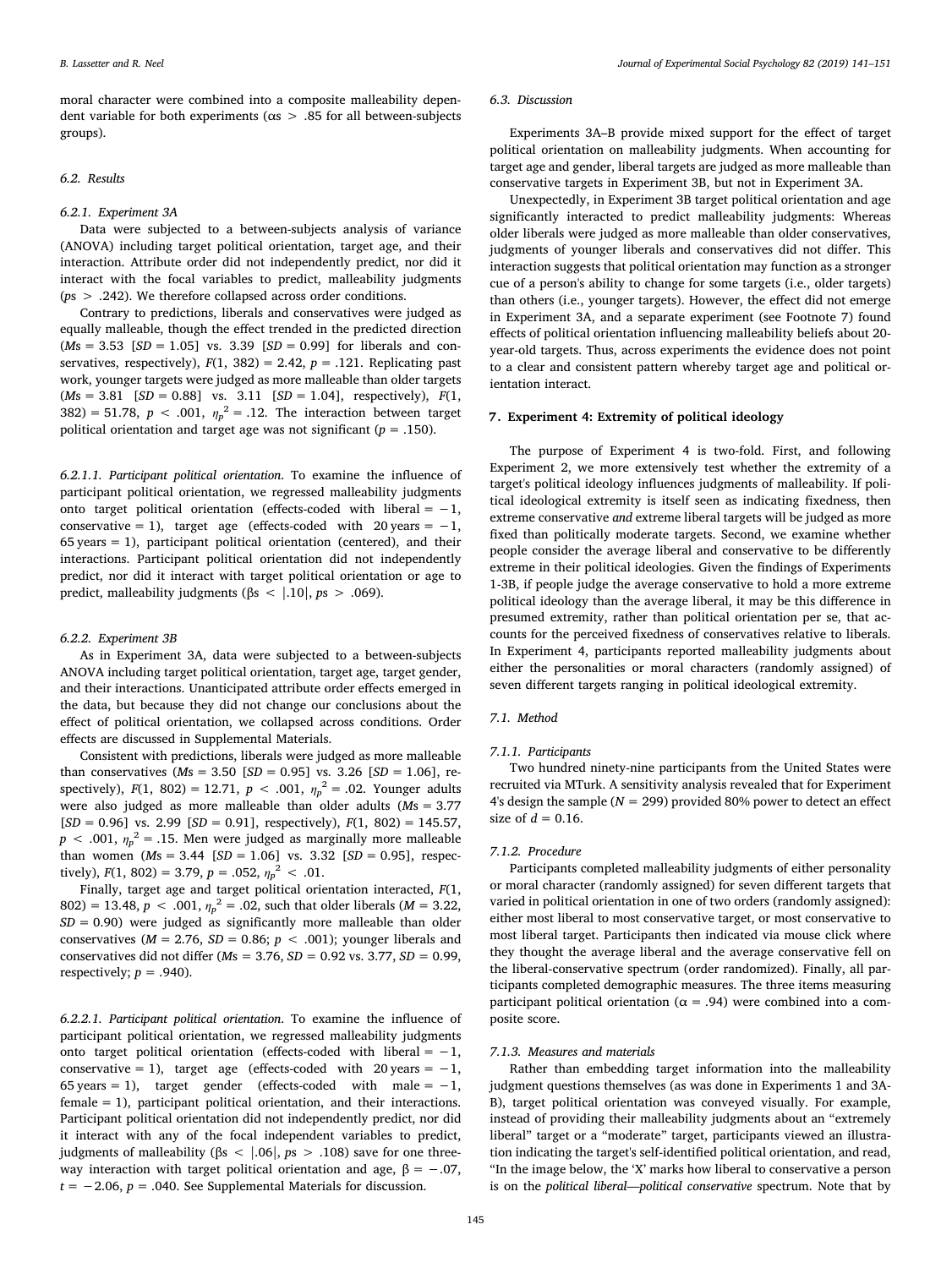<span id="page-5-0"></span>

**Fig. 1.** Target-specific political orientation information was conveyed visually with a single "X" indicating where the target identified themselves on the liberal—conservative spectrum. Placement of the Xs for each of the seven withinsubjects targets are illustrated, but were presented to participants separately per target (i.e., participants saw only one X on the spectrum at a time). The values (1–7) are for illustrative purposes only.

'liberal' and 'conservative,' the image refers to political liberalism and/ or conservatism." See [Fig. 1](#page-5-0) for placement of the Xs used in each of the seven within-subjects conditions.

We reasoned that had we explicitly labeled targets corresponding to various extremities of political ideologies (e.g., "extremely liberal," "slightly liberal," "moderate," etc.), rather than visually representing this information, we might have biased responses on the extremity of perceived malleability.

*7.1.3.1. Malleability judgments of personality and moral character*. The eight items from Experiment 1 were modified to assess perceived malleability of personality and moral character. As in previous experiments, malleability judgments of personality and moral character were combined into a single outcome measure of malleability ( $\alpha s > .74$ ).

*7.1.3.2. Political ideological extremity judgments of the average liberal and conservative*. Participants were presented with the same illustration used to convey target political orientation [\(Fig. 1\)](#page-5-0), but with no Xs. They read, "Please take a moment to think about the average person who is [liberal/conservative]. How liberal to conservative are they?" Participants were instructed to use their cursor to indicate where they would place the target on the political spectrum. The blank spectrum on which participants responded was divided into seven areas corresponding to the seven Xs on [Fig. 1;](#page-5-0) the areas were not visible to participants. We recorded participant responses numerically reflecting the closest X to their response, from 1 (*more liberal*) to 7 (*more conservative*).

#### *7.2. Results*

To test whether Experiment 4 replicated the prior finding that liberals are judged as more malleable than conservatives, we conducted paired-samples *t*-tests comparing malleability judgments of the average of the three liberal targets vs. the average of the three conservative targets. Results replicated prior experiments: Liberals were judged as more malleable ( $M = 3.62$ ,  $SD = 1.01$ ) than conservatives ( $M = 3.41$ ,  $SD = 1.03$ ,  $t = 4.15$ ,  $p < .001$ ,  $d = 0.20$ .

We first tested for, and found no evidence of, order effects (see Supplemental Materials). We next conducted repeated-measures ANOVAs on malleability judgments, with target political ideology (seven targets ranging from most liberal to most conservative) as the repeated factor, and attribute (personality, moral character) as the between-subjects factor. Because the assumption of sphericity was violated for all repeated-measures analyses, Greenhouse-Geisser statistics are reported.

Malleability judgments varied with political ideology, *F*(3.11, 926.34) = 27.07,  $p < .001$ ,  $\eta_p^2 = .08$ . Both the linear and quadratic contrasts were significant. The linear contrast indicates an effect of *political orientation, F*(1, 298) = 18.20,  $p < .001$ ,  $\eta_p^2 = .06$ , with increasingly conservative targets rated as increasingly fixed, consistent with the *t*-test reported above. The quadratic contrast indicates the effect of political ideological *extremity* on malleability beliefs, *F*(1,

<span id="page-5-1"></span>

**Fig. 2.** Malleability judgments about targets of political ideologies that vary in extremity (1 = *more liberal*; 7 = *more conservative*). Higher values represent greater judgments of malleability (vs. fixedness). Error bars represent standard errors. See Table S8 in Supplemental Materials for means, standard deviations, and 95% confidence intervals.

298) = 56.13,  $p < .001$ ,  $\eta_p^2 = .16$ . Repeated contrasts compared the effect of each group on malleability judgments (see [Fig. 2](#page-5-1)). Targets in the center of the liberal-conservative spectrum were judged as significantly more malleable than every other group (*p*s < .025). Targets on the far right (the most conservative targets) were judged as significantly less malleable than every other group (*p*s < .001).

#### *7.2.1. Target political orientation and ideological extremity*

Because we found that greater ideological extremity led to greater perceived fixedness, this raises the possibility that in our prior experiments, participants simply thought of the average conservative as more extreme in their political views than the average liberal. Thus assumed ideological extremity, rather than political orientation per se, may have driven the group differences. However, there was no evidence that participants judged the average liberal  $(M = 1.59, SD = 0.78)$  and average conservative  $(M = 1.66, SD = 0.78)$  as differently extreme (*p* = .206). We report order effects (which do not change interpretation of the data) and how we calculated the index of ideological extremity in Supplemental Materials.

## *7.2.2. Participant political orientation*

To test the potential moderating influence of participant political orientation on the effect of target political orientation on malleability beliefs, we conducted a repeated-measures ANOVA, treating participant political orientation as a covariate and including an interaction term between participant and target political orientation. Participant political orientation did not independently predict, nor did it interact with target political orientation to predict, malleability beliefs (*p*s > .492).

## *7.3. Discussion*

Experiment 4 produced three main findings. First, and supporting the primary prediction, liberals were judged as more malleable than conservatives. Second, ideological extremity had a significant influence on malleability judgments: greater extremity on both sides of the liberal-to-conservative spectrum predicted greater perceived fixedness. Differences in extremity did not fully account for the effect of political orientation. Of note, a single measure communicated both orientation and ideological extremity, and the midpoint of the spectrum may reflect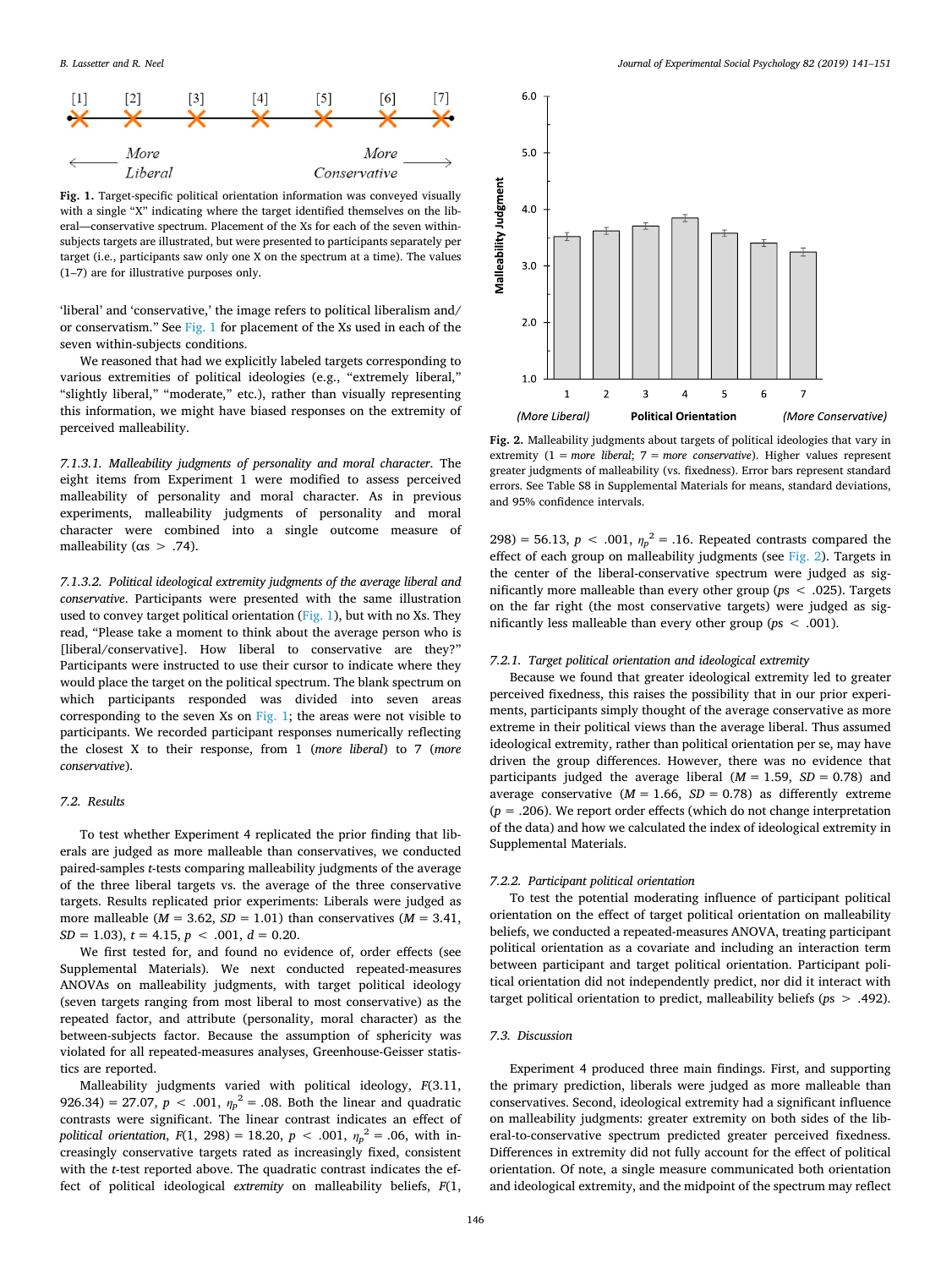different types of presumed targets, such as a person who is ambivalent and has conflicting political attitudes, is apathetic and identifies as neither liberal nor conservative, or identifies with a distinct "moderate" or "independent" category (see [Greene, 1999](#page-9-33); [Hawkins & Nosek, 2012](#page-9-34); [Keith et al., 1992\)](#page-9-35). We return to this point in the General Discussion.

Lastly, the average liberal and conservative were not rated as differently extreme in their political ideologies, suggesting that the findings of Experiments 1-3B were not driven by perceived differences in ideological extremity (although Experiment 4's within-subjects design may have minimized the possibility of observing actual differences in perceived extremity; future research should explore this issue further).

Overall, the results of Experiment 4 suggest that target political orientation and ideological extremity independently predict malleability judgments. With the last experiment, we examine whether prejudice felt toward a liberal vs. conservative target influences judgments of that target's malleability.

## **8. Experiment 5: Perceiver prejudice and malleability judgments**

Experiments 1–4 paint a nuanced picture of how target political orientation shapes malleability judgments. Although liberal targets tend to be judged as more malleable than conservative targets, a variety of factors (i.e., target age, target ideological extremity) appear to jointly operate with target political orientation on perceived malleability.

In the final experiment, we examine whether the effect of target political orientation on malleability judgments persists when controlling for participant positivity toward the target. We also test whether participants feel more prejudice against their political outgroup, which in turn predicts decreased judgments of malleability. This analysis also can indirectly reveal whether participants view malleability positively or negatively.

We predicted that participants would feel greater prejudice against their political outgroup than their political ingroup. If people in general view malleability positively, then greater prejudice toward a target will predict judgments that the target is more fixed. That said, participants' political orientation may moderate this effect: if liberals prefer malleability and conservatives prefer fixedness (e.g., [Jost et al., 2008\)](#page-9-19) liberal participants may judge targets they dislike as more fixed, whereas conservative participants may judge targets they dislike as more malleable. We used a between-subjects design to test these predictions. Participants reported malleability judgments of, and prejudice felt against, the average liberal or the average conservative target.

## *8.1. Method*

Experiment 5's sample size, design, materials, and analyses were pre-registered on the Open Science Framework prior to data collection (unless otherwise noted; see <https://osf.io/nfajt/>).

#### *8.1.1. Participants*

We recruited 974 participants from the United States via MTurk. Sensitivity analyses revealed that for Experiment 5's design the sample  $(N = 974)$  provided 80% power to detect an effect size of  $f = 0.09$ .

## *8.1.2. Design and procedure*

Participants were randomly assigned to answer questions about one of two targets: the average liberal or the average conservative. We randomly assigned participants to answer questions about target malleability (of personality and moral character; counterbalanced) or prejudice first. Finally, all participants completed demographic measures, including a three-item measure of their own political orientation. As in Experiment 1, these items ( $\alpha$  = .94) were combined into a composite score.

#### *8.1.3. Measures*

*8.1.3.1. Malleability judgments of personality and moral character*. The

same eight items used in Experiment 1 were used to assess malleability judgments of personality and moral character ( $\alpha$ s = .88 and .90 for liberals and conservatives, respectively). As in earlier experiments, judgments of personality and moral character were combined into a single composite measure of malleability.

*8.1.3.2. Prejudice*. We measured prejudice with a composite of social distance, general feelings, and overall impression, following the approach of [Crawford, Brandt, Inbar, Chambers, and Motyl \(2017\).](#page-9-36)

*8.1.3.2.1. Social distance*. Participants indicated their willingness to socially distance themselves from their assigned target on a 7-point Likert scale (1: *very unwilling*; 7: *very willing*). The four items were: "How willing would you be to  $(1)$  work with the average  $[{\rm liberal}/]$ conservative]; (2) meet the average [liberal/conservative]; (3) have the average [liberal/conservative] marry into your family; and (4) have the average [liberal/conservative] as a close personal friend?"

*8.1.3.2.2. Feeling thermometer*. Participants indicated how cold to warm they felt toward their assigned target on a 0 (*very cold*) to 100 (*very warm*) scale.

*8.1.3.2.3. Overall impression*. Participants indicated their overall impression of their assigned target on a 1 (*very unfavorable*) to 7 (*very favorable*) scale.

The four social distance items, the feeling thermometer item, and the overall impression item were each reverse-coded so that higher numbers reflected greater prejudice. The scales of each item were then transformed to a 0 to 1 scale, and averaged into a composite measure of prejudice ( $\alpha$ s = .94 for both liberal and conservative targets).

## *8.2. Results*

To test whether Experiment 5 replicated the finding that liberals are judged as more malleable than conservatives, we first conducted a between-subjects ANOVA comparing malleability judgments of the two targets (note that this analysis was not pre-registered). In contrast to predictions, liberals and conservatives were not judged as differently malleable (liberals:  $M = 3.59$ ,  $SD = 0.93$ ; conservatives:  $M = 3.57$ ,  $SD = 0.94$ ,  $F < 1$ ,  $p = .649$ .

To examine the role of prejudice felt against the target, we next conducted a between-subjects ANCOVA including target political orientation as the primary predictor and prejudice as the covariate. Liberals and conservatives again were not judged as differently malleable  $(p = .618)$ , but prejudice significantly predicted malleability beliefs: participants judged targets for whom they felt greater prejudice as less capable of change,  $F(1, 971) = 15.70, p < .001, \eta_p^2 = .016$ . Neither measure order (whether participants viewed malleability or prejudice measures first) nor attribute order (whether participants viewed personality or moral character items first) independently predicted or interacted with target political orientation to predict malleability judgments (*p*s > .344). We thus collapsed across order conditions for all subsequent analyses.

To examine whether target political orientation, participant political orientation, and prejudice interacted to predict malleability judgments, we fit the data to a moderated mediation model with participant political orientation moderating all three pathways (see [Fig. 3](#page-7-0)).

We used PROCESS Model 59 [\(Hayes, 2017\)](#page-9-28), entering target political orientation (effects-coded: liberal =  $-1$ ; conservative = 1) as the independent variable, prejudice (centered) as the mediator, participant political orientation (centered) as the moderator, and malleability beliefs as the dependent variable.

As expected, target and participant political orientation interacted to predict prejudice,  $B = 0.09$ ,  $SE = 0.004$ ,  $t = 24.59$ ,  $p < .001$ (pathway *d* in [Fig. 3\)](#page-7-0). To parse this interaction, we examined the effect of target political orientation on prejudice separately for liberal and conservative participants. As in earlier experiments, the sample skewed liberal so following the approach of Experiment 2 we examined effects for participant political orientation at the midpoint of the conservative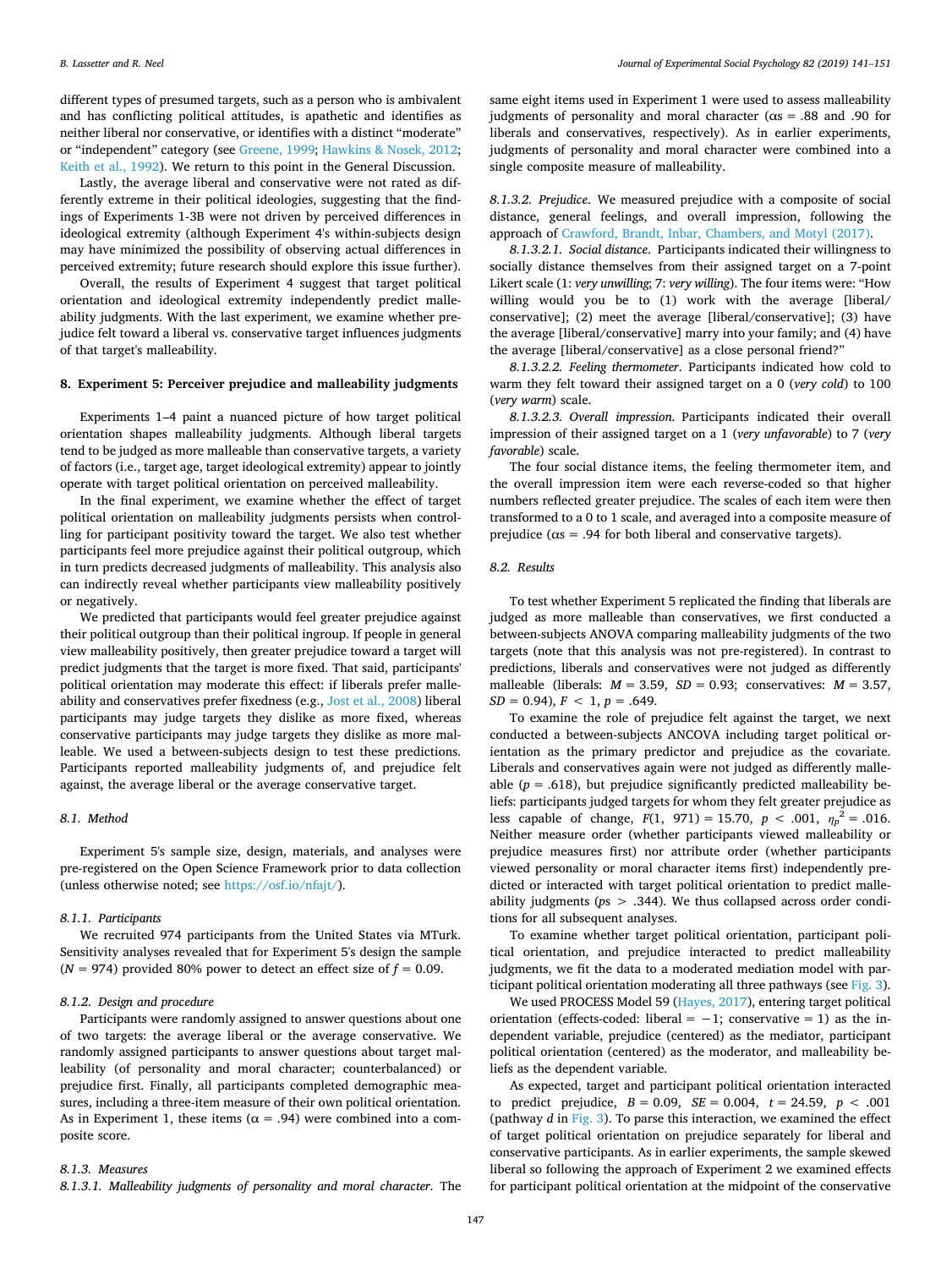<span id="page-7-0"></span>

**Fig. 3.** Model testing the indirect effect of target political orientation on malleability beliefs via prejudice felt toward the target, moderated by participant political orientation. Note that the *c'* pathway refers to the direct effect of target political orientation on malleability beliefs. The solid and dashed lines indicate model paths that are significant and non-significant, respectively, when fitted to the data.

range of the scale (2.5) and again at the liberal range of the scale (5.5). Whereas conservative participants reported more prejudice against liberal targets  $(B = -0.11, SE = 0.01, t = -12.33, p < .001)$ , liberal participants reported more prejudice against conservative targets  $(B = 0.16, SE = 0.01, t = 21.87, p < .001).$ 

Next, the prejudice participants felt toward the target predicted malleability beliefs about that target such that greater prejudice was associated with increased judgments of fixedness,  $B = -0.83$ , *SE* = 0.16, *t* = −5.16, *p* < .001 (pathway *b*). Participant political orientation did not moderate this effect, *p* = .789 (pathway *f*).

Lastly, and consistent with the analyses reported earlier, target political orientation did not predict malleability beliefs about the target  $(B = 0.04, p = .283$ ; pathway *c*<sup>'</sup>), though target and participant political orientation did interact to predict malleability beliefs,  $B = 0.08$ ,  $SE = 0.02$ ,  $t = 3.29$ ,  $p = .001$  (pathway *e*); unexpectedly, within the full model and thus controlling for the other paths, liberal participants associated conservative targets with greater malleability,  $B = 0.12$ ,  $SE = 0.05$ ,  $t = 2.56$ ,  $p = .011$ , whereas conservative participants associated liberal targets with greater malleability,  $B = -0.11$ ,  $SE = 0.05$ ,  $t = -2.08$ ,  $p = .038$ . Finally, the indirect effect of target political orientation on malleability beliefs via prejudice was significant for both liberal and conservative participants (liberal participants:  $B = -0.13$ , *SE* = 0.03, 95% CI [-0.20, -0.07]; conservative participants:  $B = 0.09$ ,  $SE = 0.03$ , 95% CI [0.03, 0.15]).

## *8.3. Discussion*

In Experiment 5, liberals and conservatives were not judged as differently malleable. However, targets for whom participants felt greater prejudice (their political outgroup) were judged as more fixed than targets for whom participants felt less prejudice (their political ingroup). These findings may reflect political ingroup preference, and

suggest that participants in Experiment 5 considered malleability a positive construct, and fixedness a negative construct.

Surprisingly, in examining the interaction between participant and target political orientation on malleability beliefs within the model, political *outgroup* targets were judged as more malleable (liberal participants judged conservative targets as more malleable; conservative participants judged liberal targets as more malleable; pathway *e* of [Fig. 3](#page-7-0)). This finding appears to oppose the observed indirect effect of greater prejudice toward political outgroup targets, which in turn predicts judgments of outgroup targets as more fixed (pathways *a* and *b*). These data patterns suggest that participant political orientation may affect malleability judgments via multiple and potentially opposing pathways, and could account for the lack of moderating effect of participant political orientation in the prior experiments. Further, the participant and target political orientation interaction manifests only upon controlling for participant prejudice within the model. How to best conceptualize malleability upon controlling for positive and negative affect (as is done here) is an open question we return to in the General Discussion.

#### **9. Internal meta-analysis**

Given varying effects across experiments, we conducted an internal meta-analysis ([Braver, Thoemmes, & Rosenthal, 2014](#page-9-37); [Goh, Hall, &](#page-9-38) [Rosenthal, 2016\)](#page-9-38) to estimate the effect of target political orientation on malleability beliefs across the totality of the data. We meta-analyzed the effect of target political orientation on the combined outcomes of personality and moral character malleability judgments including Experiments 1, 3A-5, and a separate supplemental replication of Experiment 1 (see Footnote 7; referred to as Experiment S1 in [Fig. 4\)](#page-7-1) using a fixed-effects model  $(k = 6)$ . Because the independent and dependent variables of Experiment 2 were switched in relation to the other

*More Malleable*

*More Malleable*

<span id="page-7-1"></span>

| Study name           | Outcome  |                      | Statistics for each study |          |                       |                      |       |                 |         | Std diff in means and 95% CI |      |          |      |
|----------------------|----------|----------------------|---------------------------|----------|-----------------------|----------------------|-------|-----------------|---------|------------------------------|------|----------|------|
|                      |          | Std diff<br>in means | <b>Standard</b><br>error  | Variance | limit                 | Lower Upper<br>limit |       | Z-Value p-Value |         |                              |      |          |      |
| Experiment 1         | Combined | 0.194                | 0.058                     | 0.003    | 0.080                 | 0.308                | 3.341 | 0.001           |         |                              |      |          |      |
| Experiment 3A        | Combined | 0.143                | 0.102                     |          | $0.010 - 0.057$       | 0.343                | 1.398 | 0.162           |         |                              |      |          |      |
| Experiment 3B        | Combined | 0.220                | 0.070                     | 0.005    | 0.082                 | 0.358                | 3.123 | 0.002           |         |                              |      |          |      |
| Experiment 4         | Combined | 0.138                | 0.069                     | 0.005    | 0.002                 | 0.273                | 1.990 | 0.047           |         |                              |      |          |      |
| Experiment 5         | Combined | 0.028                | 0.064                     |          | $0.004 - 0.098$ 0.153 |                      | 0.432 | 0.666           |         |                              |      |          |      |
| <b>Experiment S1</b> | Combined | 0.110                | 0.046                     | 0.002    | 0.020                 | 0.200                | 2.403 | 0.016           |         |                              |      |          |      |
|                      |          | 0.134                | 0.026                     | 0.001    | 0.084                 | 0.184                | 5.215 | 0.000           |         |                              |      |          |      |
|                      |          |                      |                           |          |                       |                      |       |                 | $-0.50$ | $-0.25$                      | 0.00 | 0.25     | 0.50 |
|                      |          |                      |                           |          |                       |                      |       |                 |         | Conservatives                |      | Liberals |      |

**Fig. 4.** Meta-analysis of political orientation as a target-specific predictor of malleability beliefs of personality and moral character (combined outcomes). The last row represents the overall effect (visualized with a diamond).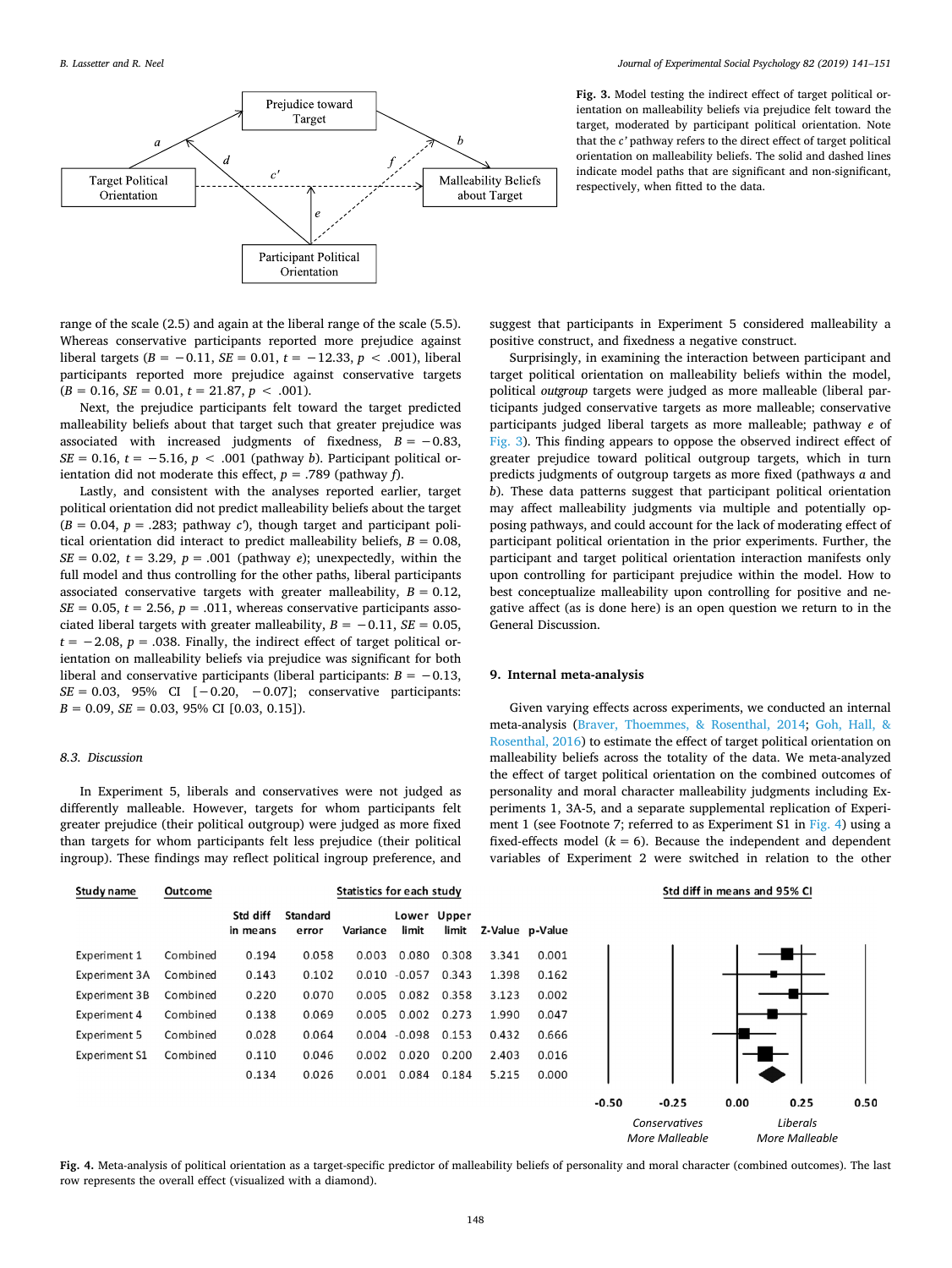experiments, it was not appropriate to include Experiment 2 in the meta-analysis. The meta-analysis reveals a small effect of political orientation on malleability judgments,  $g = 0.13$ , 95% CI [0.08, 0.18],  $p < .001$  (see [Fig. 4\)](#page-7-1) such that liberals are judged as more malleable than conservatives. There was little evidence of heterogeneity,  $Q = 5.59$ ,  $p = .348$ ,  $I^2 = 10.58$ , suggesting that the effect varies in neither magnitude nor direction across the experiments. These experiments, analyzed meta-analytically, therefore provide evidence that target political orientation shapes malleability judgments.

## **10. General discussion**

We demonstrate that a person's political orientation shapes others' beliefs about whether that person can change: Experiments 1 and 3A-5 meta-analytically suggest that liberals are judged as more malleable than conservatives, and Experiment 2 shows that exemplars of malleability are reported to be more liberal than exemplars of fixedness. Across experiments, conservatives fell slightly below the midpoint of the malleability belief scale, whereas liberals fell slightly above or at the midpoint. Rather than conclusively showing that conservatives are judged as fixed and liberals are judged as malleable, these results demonstrate that conservatives are judged as *more fixed than* liberals.

We reveal several other predictors of perceived malleability that overlap with target political orientation, allowing us to draw more nuanced conclusions about the relationship between target political orientation and malleability judgments. First, we replicate the robust effect that younger people are judged as more malleable than older people [\(Neel & Lassetter, 2015](#page-9-4)). Experiment 2 speaks to age as a potential mechanism of the effect of malleability on political orientation: malleable exemplars are reported as younger, and younger exemplars are reported as more politically liberal. Exemplar age thus appears to contribute to the link between malleability and target political orientation, but across experiments, does not appear to fully account for that relationship.

Second, with Experiment 5 we show that feeling more prejudice against a political outgroup target predicts judging that target as more fixed. Although we do not replicate the primary effect of political orientation on malleability beliefs with this experiment, fitting the data to a moderated mediation model suggests that liberals and conservatives feel prejudice against their political outgroup, and in turn, judge those outgroup targets as more fixed. Target political orientation may therefore indirectly affect malleability judgments via prejudice.

Third, with Experiment 4 we demonstrate that greater ideological extremity – on both ends of the *liberal—conservative* spectrum – is associated with greater perceived fixedness. We note that the unidimensional liberal—conservative dimension may not fully reflect people's multidimensional belief systems (e.g., [Feldman & Johnston, 2014](#page-9-39); [Morgan & Wisneski, 2017](#page-9-40); [Treier & Hillygus, 2009\)](#page-10-11). Future research should examine both how people interpret different points on the political spectrum and how they more generally assess others' political orientations and ideological extremities. Recent work suggests that judgments of extremity can independently influence and shape political judgments (e.g., [Amira, 2015\)](#page-9-41) and further research in this vein can help to clarify how different operationalizations of political orientation and ideological extremity contribute to malleability judgments.

Our data do not paint a simple picture of how a person's own political orientation influences malleability judgments of conservatives and liberals. With Experiment 5 we examined whether prejudice toward political outgroup members predicted malleability judgments. We found evidence consistent with mediation where liberals and conservatives display outgroup prejudice, which in turn predicted viewing the political outgroup as less malleable. This would suggest that both liberal and conservative participants valued malleability more than fixedness.

However, Experiment 5 also revealed a surprising effect whereby participants associated political outgroup targets with increased

malleability, a finding that appears to be at odds with the same experiment's observed indirect effect of participants holding more prejudice against political outgroup targets, and in turn judging them as more fixed. We note that this interaction only manifests upon controlling for all other pathways in the model, including those associated with prejudice. This raises the question: what do malleability beliefs mean when controlling for prejudice? The residual from this analysis represents beliefs about change free of valence. Future research can identify and directly test psychological constructs that this residual may represent, such as beliefs about susceptibility to social influence ([Davison, 1983;](#page-9-42) [Perloff, 1999;](#page-10-12) [Pronin, Berger, & Molouki, 2007](#page-10-13)).

Overall, these opposing data patterns suggest a multifaceted role of participant political orientation in malleability judgments. If there are opposing pathways through which participant political orientation affects malleability judgments, this could account for the lack of interaction between target and participant political orientation across the prior reported experiments (see Table S9). We also note that the current experiments drew from liberal-skewed samples (see Table S2) and the internal meta-analysis should be interpreted with this caveat in mind. Finally, because our data do not directly test the motivated construal of malleability as positive or negative, future research can more pointedly examine whether and when liberals' and conservatives' preferences for malleability and fixedness differ, and how these attitudes affect judgments of others' malleability.

#### *10.1. Implications and conclusions*

Across six experiments, we demonstrate that target political orientation shapes malleability judgments. These findings contribute to a growing body of research that reveals the texture of perceiver malleability beliefs: rather than believing that everyone can or cannot change, perceivers believe that certain people are more able to change than others. Because malleability beliefs influence social perception and behavior, examining target-specific predictors of such beliefs will enable researchers to make nuanced predictions about how different targets will be treated.

For example, if conservatives are judged as less capable of change than liberals, a conservative senator who changes her stance on a policy may be judged as violating expectations more so than a liberal senator who does the same thing. Whereas this unexpected behavior from the conservative senator may result in negative evaluations ([Burgoon,](#page-9-43) [1978;](#page-9-43) [Jussim, Coleman, & Lerch, 1987\)](#page-9-44), a liberal senator may escape these expectancy-driven consequences. Alternatively, if a politician makes a statement that is ambiguous as to whether or not he or she supports change, people may rely on their malleability stereotypes and assume the ambiguous statement calls for greater change when made by a liberal than a conservative politician.

Additionally, if people believe members of political outgroups cannot change, then liberals and conservatives may devalue and avoid intergroup discussion of contentious political issues. Such a tendency may lead to an "echo chamber" of information exposure (e.g., [Boutyline](#page-9-45) [& Willer, 2017](#page-9-45); [Iyengar, Hahn, Krosnick, & Walker, 2008\)](#page-9-46) and ultimately fuel increased political polarization (e.g., [Layman, Carsey, &](#page-9-47) [Horowitz, 2006](#page-9-47); [Westfall, Van Boven, Chambers, & Judd, 2015](#page-10-14)).

With the current research we focused on malleability beliefs about a target's personality and moral character, but future work can examine whether the effect of political orientation on malleability beliefs extends beyond these fundamental attributes to assumptions about a target's daily routines or preferences (e.g., compared to liberals, perhaps conservatives are assumed to adhere to more stable work schedules or exercise routines or to have more stable food or music preferences). Further, because malleability beliefs have wide-ranging effects on social judgment and behavior (e.g., [Chiu et al., 1997;](#page-9-2) [Levy](#page-9-3) [et al., 2001;](#page-9-3) [Plaks, 2017\)](#page-10-0), future research should continue to investigate other target factors on which perceivers might rely to gauge whether a target can change, and why.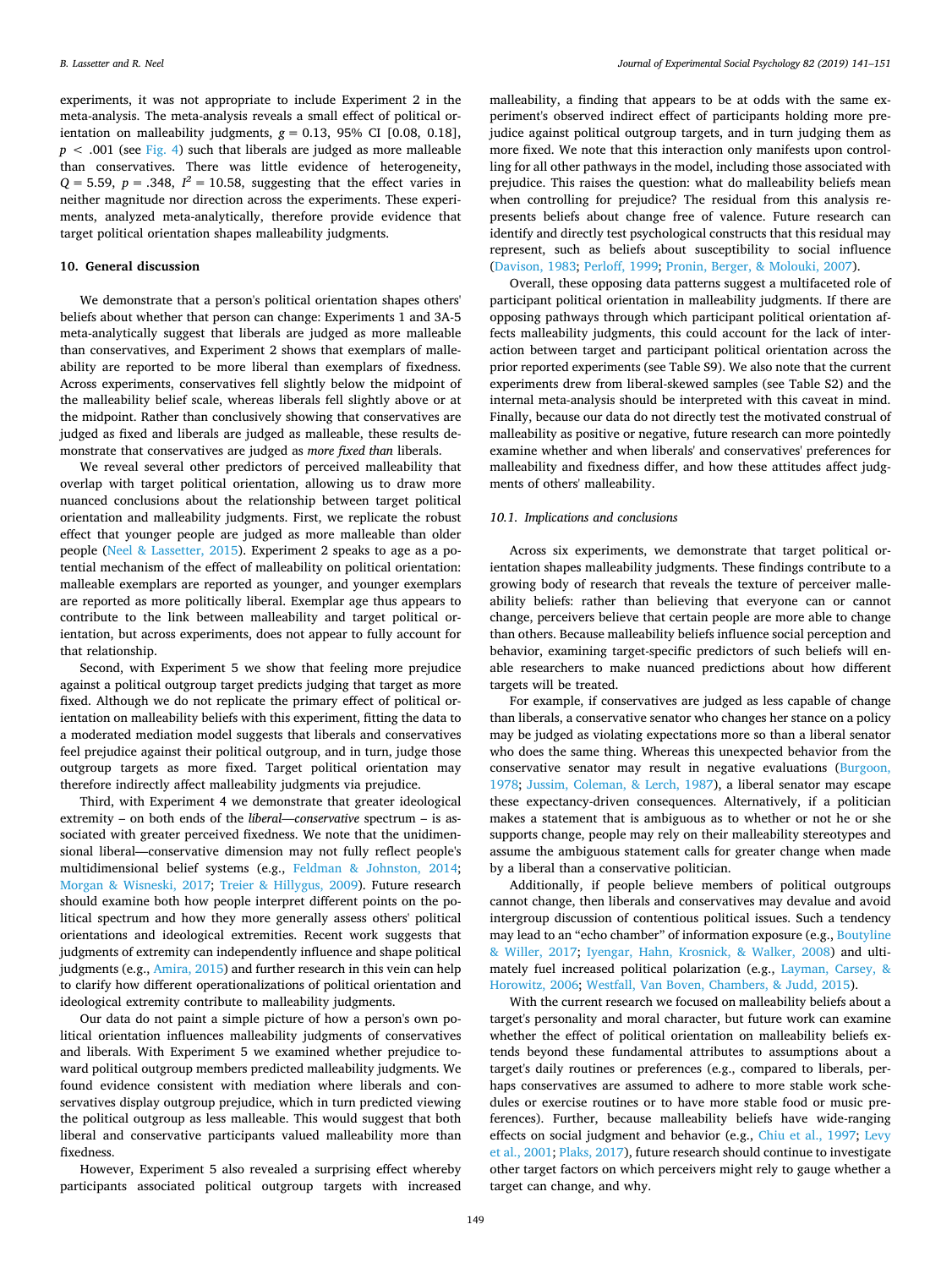Overall, the current research uncovers two target-specific predictors of malleability, political orientation and political ideological extremity, and speaks to potential reasons why political orientation is associated with malleability beliefs. The reported experiments demonstrate that political outgroup members are judged less favorably than political ingroup members and as a result, are judged to be more fixed. Examining the target-specificity of malleability beliefs will allow researchers to build a fuller understanding of who we think can change, who we think cannot, and why. Doing so may help to further illuminate the effects of malleability beliefs on social perception, social judgment, and public policy.

## **Open practices**

Experiments 1–4 and S1 were not formally preregistered. The preregistration and materials for Experiment 5 can be accessed at [https://](https://osf.io/nfajt/) [osf.io/nfajt/.](https://osf.io/nfajt/)

#### **Acknowledgements**

We thank Kristian Markon, Austin Simpson, Crystal Terman, Andrew Todd, Teresa Treat, Paul Windschitl, University of Iowa SCCUBA, and the University of Iowa Stigma and Motivation Lab for feedback at various stages of this research. This research was conducted while both authors were affiliated with the Department of Psychological and Brain Sciences at the University of Iowa.

This research did not receive any specific grant from funding agencies in the public, commercial, or not-for-profit sectors.

## **Appendix A. Supplemental Materials**

Supplemental Materials to this article can be found online at [https://doi.org/10.1016/j.jesp.2019.01.002.](https://doi.org/10.1016/j.jesp.2019.01.002)

#### **References**

- <span id="page-9-29"></span>Aiken, L. S., & West, S. G. (1991). *[Multiple regression: Testing and interpreting interactions.](http://refhub.elsevier.com/S0022-1031(17)30689-3/rf0005)* [Thousand Oaks, CA: Sage Publications](http://refhub.elsevier.com/S0022-1031(17)30689-3/rf0005).
- <span id="page-9-41"></span>Amira, K. A. (2015). *[Ideological extremity perception: Causes and consequences.](http://refhub.elsevier.com/S0022-1031(17)30689-3/rf0010)* Unpublished [dissertation](http://refhub.elsevier.com/S0022-1031(17)30689-3/rf0010).
- <span id="page-9-26"></span>[Atkeson, L. R. \(1999\). "Sure, I voted for the winner!" Overreport of the primary vote for](http://refhub.elsevier.com/S0022-1031(17)30689-3/rf0015) [the party nominee in the national election studies.](http://refhub.elsevier.com/S0022-1031(17)30689-3/rf0015) *Political Behavior, 21*, 197–215.
- <span id="page-9-27"></span>[Belli, R. F., Traugott, M. W., Young, M., & McGonagle, K. A. \(1999\). Reducing vote](http://refhub.elsevier.com/S0022-1031(17)30689-3/rf0020) [overreporting in surveys: Social desirability, memory failure, and source monitoring.](http://refhub.elsevier.com/S0022-1031(17)30689-3/rf0020) *[The Public Opinion Quarterly, 63](http://refhub.elsevier.com/S0022-1031(17)30689-3/rf0020)*, 90–108.
- <span id="page-9-45"></span>[Boutyline, A., & Willer, R. \(2017\). The social structure of political echo chambers:](http://refhub.elsevier.com/S0022-1031(17)30689-3/rf0025) [Variation in ideological homophily in online networks.](http://refhub.elsevier.com/S0022-1031(17)30689-3/rf0025) *Political Psychology, 38*, [551–569](http://refhub.elsevier.com/S0022-1031(17)30689-3/rf0025).
- <span id="page-9-21"></span>[Brandt, M. J., Reyna, C., Chambers, J. R., Crawford, J. T., & Wetherell, G. \(2014\). The](http://refhub.elsevier.com/S0022-1031(17)30689-3/rf0030) [ideological-conflict hypothesis: Intolerance among both liberals and conservatives.](http://refhub.elsevier.com/S0022-1031(17)30689-3/rf0030) *[Current Directions in Psychological Science, 23](http://refhub.elsevier.com/S0022-1031(17)30689-3/rf0030)*, 27–34.
- <span id="page-9-25"></span>[Brandt, M. J., Wisneski, D. C., & Skitka, L. J. \(2015\). Moralization and the 2012 US](http://refhub.elsevier.com/S0022-1031(17)30689-3/rf0035) presidential election campaign. *[Journal of Social and Political Psychology, 3](http://refhub.elsevier.com/S0022-1031(17)30689-3/rf0035)*, 211–237.
- <span id="page-9-37"></span>[Braver, S. L., Thoemmes, F. J., & Rosenthal, R. \(2014\). Continuously cumulating meta](http://refhub.elsevier.com/S0022-1031(17)30689-3/rf0040)analysis and replicability. *[Perspectives on Psychological Science, 9](http://refhub.elsevier.com/S0022-1031(17)30689-3/rf0040)*, 333–342. [Burgoon, J. K. \(1978\). A communication model of personal space violations: Explication](http://refhub.elsevier.com/S0022-1031(17)30689-3/rf0045)
- <span id="page-9-43"></span>and an initial test. *[Human Communication Research, 4](http://refhub.elsevier.com/S0022-1031(17)30689-3/rf0045)*, 129–142.
- <span id="page-9-5"></span>[Chambers, J. R., Baron, R. S., & Inman, M. L. \(2006\). Misperceptions in intergroup](http://refhub.elsevier.com/S0022-1031(17)30689-3/rf0050) [conflict: Disagreeing about what we disagree about.](http://refhub.elsevier.com/S0022-1031(17)30689-3/rf0050) *Psychological Science, 17*, 38–45. [Chambers, J. R., & Melnyk, D. \(2006\). Why do I hate thee? Conflict misperceptions and](http://refhub.elsevier.com/S0022-1031(17)30689-3/rf0055)
- <span id="page-9-6"></span>intergroup mistrust. *[Personality and Social Psychology Bulletin, 32](http://refhub.elsevier.com/S0022-1031(17)30689-3/rf0055)*, 1295–1311. [Chiu, C., Hong, Y., & Dweck, C. S. \(1997\). Lay dispositionism and implicit theories of](http://refhub.elsevier.com/S0022-1031(17)30689-3/rf0060)
- <span id="page-9-2"></span>personality. *[Journal of Personality and Social Psychology, 73](http://refhub.elsevier.com/S0022-1031(17)30689-3/rf0060)*, 19–30. [Crawford, J. T., Brandt, M. J., Inbar, Y., Chambers, J. R., & Motyl, M. \(2017\). Social and](http://refhub.elsevier.com/S0022-1031(17)30689-3/rf0065)
- <span id="page-9-36"></span>[economic ideologies differentially predict prejudice across the political spectrum, but](http://refhub.elsevier.com/S0022-1031(17)30689-3/rf0065) social issues are most divisive. *[Journal of Personality and Social Psychology, 112](http://refhub.elsevier.com/S0022-1031(17)30689-3/rf0065)*, [383–412](http://refhub.elsevier.com/S0022-1031(17)30689-3/rf0065).
- <span id="page-9-8"></span>[Crawford, J. T., Modri, S. A., & Motyl, M. \(2013\). Bleeding-heart liberals and hard](http://refhub.elsevier.com/S0022-1031(17)30689-3/rf0070)[hearted conservatives: Subtle political dehumanization through differential attribu](http://refhub.elsevier.com/S0022-1031(17)30689-3/rf0070)[tions of human nature and human uniqueness traits.](http://refhub.elsevier.com/S0022-1031(17)30689-3/rf0070) *Journal of Social and Political [Psychology, 1](http://refhub.elsevier.com/S0022-1031(17)30689-3/rf0070)*, 86–104.
- <span id="page-9-42"></span>[Davison, W. P. \(1983\). The third-person effect in communication.](http://refhub.elsevier.com/S0022-1031(17)30689-3/rf0075) *Public Opinion [Quarterly, 47](http://refhub.elsevier.com/S0022-1031(17)30689-3/rf0075)*(1), 15.
- <span id="page-9-24"></span>Dweck, C. S. (1999). *[Self-theories: Their role in motivation, personality and development.](http://refhub.elsevier.com/S0022-1031(17)30689-3/rf0080)* [Philadelphia, PA: Psychology Press](http://refhub.elsevier.com/S0022-1031(17)30689-3/rf0080).
- <span id="page-9-20"></span>[Dweck, C. S. \(2012\). Mindsets and human nature: Promoting change in the Middle East,](http://refhub.elsevier.com/S0022-1031(17)30689-3/rf0085) [the schoolyard, the racial divide, and willpower.](http://refhub.elsevier.com/S0022-1031(17)30689-3/rf0085) *American Psychologist, 67*, 614–622.
- <span id="page-9-15"></span>[Erikson, R. S., & Tedin, K. L. \(2003\).](http://refhub.elsevier.com/S0022-1031(17)30689-3/rf0090) *American public opinion* (6th ed.). New York, NY: [Longman.](http://refhub.elsevier.com/S0022-1031(17)30689-3/rf0090) [Farwell, L., & Weiner, B. \(2000\). Bleeding hearts and the heartless: Popular perceptions of](http://refhub.elsevier.com/S0022-1031(17)30689-3/rf0095)
- <span id="page-9-23"></span>liberal and conservative ideologies. *[Personality and Social Psychology Bulletin, 26](http://refhub.elsevier.com/S0022-1031(17)30689-3/rf0095)*, [845–852](http://refhub.elsevier.com/S0022-1031(17)30689-3/rf0095).
- <span id="page-9-39"></span>[Feldman, S., & Johnston, C. \(2014\). Understanding the determinants of political ideology:](http://refhub.elsevier.com/S0022-1031(17)30689-3/rf0100) [Implications of structural complexity.](http://refhub.elsevier.com/S0022-1031(17)30689-3/rf0100) *Political Psychology, 35*, 337–358.
- <span id="page-9-16"></span>[Fuchs, D., & Klingemann, H. D. \(1990\). The left-right schema. In M. K. Jennings, & J. W.](http://refhub.elsevier.com/S0022-1031(17)30689-3/rf0105) Van Deth (Eds.). *[Continuities in political action: A longitudinal study of political or](http://refhub.elsevier.com/S0022-1031(17)30689-3/rf0105)ientations in three western democracies* [\(pp. 203–234\). Berlin, Germany: Walter de](http://refhub.elsevier.com/S0022-1031(17)30689-3/rf0105) [Gruyter](http://refhub.elsevier.com/S0022-1031(17)30689-3/rf0105).
- <span id="page-9-38"></span>[Goh, J. X., Hall, J. A., & Rosenthal, R. \(2016\). Mini meta-analysis of your own studies:](http://refhub.elsevier.com/S0022-1031(17)30689-3/rf0110) [Some arguments on why and a primer on how.](http://refhub.elsevier.com/S0022-1031(17)30689-3/rf0110) *Social and Personality Psychology [Compass, 10](http://refhub.elsevier.com/S0022-1031(17)30689-3/rf0110)*, 535–549.
- <span id="page-9-7"></span>[Graham, J., Nosek, B. A., & Haidt, J. \(2012\). The moral stereotypes of liberals and con](http://refhub.elsevier.com/S0022-1031(17)30689-3/rf0115)[servatives: Exaggeration of differences across the political spectrum.](http://refhub.elsevier.com/S0022-1031(17)30689-3/rf0115) *PLoS One, 7*, [e50092.](http://refhub.elsevier.com/S0022-1031(17)30689-3/rf0115)
- <span id="page-9-9"></span>[Grant, M. J., Ross, A. S., Button, C. M., Hannah, T. E., & Hoskins, R. \(2001\). Attitudes and](http://refhub.elsevier.com/S0022-1031(17)30689-3/rf0120) [stereotypes about attitudes across the lifespan.](http://refhub.elsevier.com/S0022-1031(17)30689-3/rf0120) *Social Behavior and Personality, 29*, [749–762](http://refhub.elsevier.com/S0022-1031(17)30689-3/rf0120).
- <span id="page-9-13"></span>[Greenberg, J., & Jonas, E. \(2003\). Psychological motives and political orientation—the](http://refhub.elsevier.com/S0022-1031(17)30689-3/rf0125) [left, the right, and the rigid: Comment on Jost et al. \(2003\).](http://refhub.elsevier.com/S0022-1031(17)30689-3/rf0125) *Psychological Bulletin, 129*[, 376–382.](http://refhub.elsevier.com/S0022-1031(17)30689-3/rf0125)
- <span id="page-9-33"></span>[Greene, S. \(1999\). Understanding party identification: A social identity approach.](http://refhub.elsevier.com/S0022-1031(17)30689-3/rf0130) *Political [Psychology, 20](http://refhub.elsevier.com/S0022-1031(17)30689-3/rf0130)*, 393–403.
- <span id="page-9-34"></span>[Hawkins, C. B., & Nosek, B. A. \(2012\). Motivated independence? Implicit party identity](http://refhub.elsevier.com/S0022-1031(17)30689-3/rf0135) [predicts political judgments among self-proclaimed independents.](http://refhub.elsevier.com/S0022-1031(17)30689-3/rf0135) *Personality and [Social Psychology Bulletin, 38](http://refhub.elsevier.com/S0022-1031(17)30689-3/rf0135)*, 1437–1452.
- <span id="page-9-28"></span>Hayes, A. F. (2017). *[Introduction to mediation, moderation, and conditional process analysis:](http://refhub.elsevier.com/S0022-1031(17)30689-3/rf0140) A regression-based approach.* [New York, NY: Guilford Publications.](http://refhub.elsevier.com/S0022-1031(17)30689-3/rf0140)
- <span id="page-9-11"></span>[Huddy, L., & Terkildsen, N. \(1993\). Gender stereotypes and the perception of male and](http://refhub.elsevier.com/S0022-1031(17)30689-3/rf0145) female candidates. *[American Journal of Political Science, 37](http://refhub.elsevier.com/S0022-1031(17)30689-3/rf0145)*, 119–147.
- <span id="page-9-10"></span>[Hummert, M. L., Garstka, T. A., Shaner, J. L., & Strahm, S. \(1994\). Stereotypes of the](http://refhub.elsevier.com/S0022-1031(17)30689-3/rf0150) [elderly held by young, middle-aged, and elderly adults.](http://refhub.elsevier.com/S0022-1031(17)30689-3/rf0150) *Journal of Gerontology, 49*, [240–249](http://refhub.elsevier.com/S0022-1031(17)30689-3/rf0150).
- <span id="page-9-46"></span>[Iyengar, S., Hahn, K. S., Krosnick, J. A., & Walker, J. \(2008\). Selective exposure to](http://refhub.elsevier.com/S0022-1031(17)30689-3/rf0155) [campaign communication: The role of anticipated agreement and issue public](http://refhub.elsevier.com/S0022-1031(17)30689-3/rf0155) membership. *[The Journal of Politics, 70](http://refhub.elsevier.com/S0022-1031(17)30689-3/rf0155)*, 186–200.
- <span id="page-9-17"></span>[Jost, J. T., Federico, C. M., & Napier, J. L. \(2009\). Political ideology: Its structure,](http://refhub.elsevier.com/S0022-1031(17)30689-3/rf0160) [functions, and elective affinities.](http://refhub.elsevier.com/S0022-1031(17)30689-3/rf0160) *Annual Review of Psychology, 60*, 307–337.
- <span id="page-9-14"></span>[Jost, J. T., Glaser, J., Kruglanski, A. W., & Sulloway, F. \(2003a\). Political conservatism as](http://refhub.elsevier.com/S0022-1031(17)30689-3/rf0165) [motivated social cognition.](http://refhub.elsevier.com/S0022-1031(17)30689-3/rf0165) *Psychological Bulletin, 129*, 339–375.
- [Jost, J. T., Glaser, J., Kruglanski, A. W., & Sulloway, F. \(2003b\). Exceptions that prove the](http://refhub.elsevier.com/S0022-1031(17)30689-3/rf0170) [rule: Using a theory of motivated social cognition to account for ideological incon](http://refhub.elsevier.com/S0022-1031(17)30689-3/rf0170)[gruities and political anomalies.](http://refhub.elsevier.com/S0022-1031(17)30689-3/rf0170) *Psychological Bulletin, 129*, 383–393.
- <span id="page-9-19"></span>[Jost, J. T., Nosek, B. A., & Gosling, S. D. \(2008\). Ideology: Its resurgence in social, per](http://refhub.elsevier.com/S0022-1031(17)30689-3/rf0175)sonality, and political psychology. *[Perspectives on Psychological Science, 3](http://refhub.elsevier.com/S0022-1031(17)30689-3/rf0175)*, 126–136.
- <span id="page-9-44"></span>[Jussim, L., Coleman, L. M., & Lerch, L. \(1987\). The nature of stereotypes: A comparison](http://refhub.elsevier.com/S0022-1031(17)30689-3/rf0180) and integration of three theories. *[Journal of Personality and Social Psychology, 52](http://refhub.elsevier.com/S0022-1031(17)30689-3/rf0180)*,
- <span id="page-9-18"></span>[536–546](http://refhub.elsevier.com/S0022-1031(17)30689-3/rf0180). [Jussim, L., Crawford, J. T., & Rubinstein, R. S. \(2015\). Stereotype \(in\) accuracy in per](http://refhub.elsevier.com/S0022-1031(17)30689-3/rf0185)ceptions of groups and individuals. *[Current Directions in Psychological Science, 24](http://refhub.elsevier.com/S0022-1031(17)30689-3/rf0185)*,
- <span id="page-9-35"></span>[490–497](http://refhub.elsevier.com/S0022-1031(17)30689-3/rf0185). [Keith, B., Magleby, D., Nelson, C., Orr, E., Westyle, M., & Wolfinger, R. \(1992\).](http://refhub.elsevier.com/S0022-1031(17)30689-3/rf0190) *The myth of the independent voter.* [Berkeley, CA: University of California Press](http://refhub.elsevier.com/S0022-1031(17)30689-3/rf0190).
- <span id="page-9-12"></span>[Koch, J. W. \(2000\). Do citizens apply gender stereotypes to infer candidates' ideological](http://refhub.elsevier.com/S0022-1031(17)30689-3/rf0195) orientations? *[The Journal of Politics, 62](http://refhub.elsevier.com/S0022-1031(17)30689-3/rf0195)*, 414–429.
- <span id="page-9-47"></span>[Layman, G. C., Carsey, T. M., & Horowitz, J. M. \(2006\). Party polarization in American](http://refhub.elsevier.com/S0022-1031(17)30689-3/rf0200) [politics: Characteristics, causes, and consequences.](http://refhub.elsevier.com/S0022-1031(17)30689-3/rf0200) *Annual Review of Political Science, 9*[, 83–110](http://refhub.elsevier.com/S0022-1031(17)30689-3/rf0200).
- <span id="page-9-3"></span>[Levy, S. R., Plaks, J. E., Hong, Y. Y., Chiu, C. Y., & Dweck, C. S. \(2001\). Static versus](http://refhub.elsevier.com/S0022-1031(17)30689-3/rf0205) [dynamic theories and the perception of groups: Different routes to different desti](http://refhub.elsevier.com/S0022-1031(17)30689-3/rf0205)nations. *[Personality and Social Psychology Review, 5](http://refhub.elsevier.com/S0022-1031(17)30689-3/rf0205)*, 156–168.
- <span id="page-9-1"></span>[Levy, S. R., Stroessner, S. J., & Dweck, C. S. \(1998\). Stereotype formation and endorse](http://refhub.elsevier.com/S0022-1031(17)30689-3/rf0210)ment: The role of implicit theories. *[Journal of Personality and Social Psychology, 74](http://refhub.elsevier.com/S0022-1031(17)30689-3/rf0210)*, [1421–1436](http://refhub.elsevier.com/S0022-1031(17)30689-3/rf0210).
- <span id="page-9-30"></span>[McPherson, M., Smith-Lovin, L., & Cook, J. M. \(2001\). Birds of a feather: Homophily in](http://refhub.elsevier.com/S0022-1031(17)30689-3/rf0215) social networks. *[Annual Review of Sociology, 27](http://refhub.elsevier.com/S0022-1031(17)30689-3/rf0215)*, 415–444.
- <span id="page-9-0"></span>[Molden, D. C., & Dweck, C. S. \(2006\). Finding "meaning" in psychology: A lay theories](http://refhub.elsevier.com/S0022-1031(17)30689-3/rf0220) [approach to self-regulation, social perception, and social development.](http://refhub.elsevier.com/S0022-1031(17)30689-3/rf0220) *American [Psychologist, 61](http://refhub.elsevier.com/S0022-1031(17)30689-3/rf0220)*, 192–203.
- <span id="page-9-40"></span>[Morgan, G. S., & Wisneski, D. C. \(2017\). The structure of political ideology varies between](http://refhub.elsevier.com/S0022-1031(17)30689-3/rf0225) [and within people: Implications for theories about ideology's causes.](http://refhub.elsevier.com/S0022-1031(17)30689-3/rf0225) *Social Cognition, 35*[, 395–414](http://refhub.elsevier.com/S0022-1031(17)30689-3/rf0225).
- <span id="page-9-31"></span>[Motyl, M. \(2014\). "If he wins, I'm moving to Canada": Ideological migration threats](http://refhub.elsevier.com/S0022-1031(17)30689-3/rf0230) [following the 2012 US presidential election.](http://refhub.elsevier.com/S0022-1031(17)30689-3/rf0230) *Analyses of Social Issues and Public Policy, 14*[, 123–136](http://refhub.elsevier.com/S0022-1031(17)30689-3/rf0230).
- <span id="page-9-32"></span>[Motyl, M., Iyer, R., Oishi, S., Trawalter, S., & Nosek, B. A. \(2014\). How ideological mi](http://refhub.elsevier.com/S0022-1031(17)30689-3/rf0235)[gration geographically segregates groups.](http://refhub.elsevier.com/S0022-1031(17)30689-3/rf0235) *Journal of Experimental Social Psychology, 51*[, 1–14.](http://refhub.elsevier.com/S0022-1031(17)30689-3/rf0235)
- <span id="page-9-4"></span>[Neel, R., & Lassetter, B. \(2015\). Growing fixed with age: Lay theories of malleability are](http://refhub.elsevier.com/S0022-1031(17)30689-3/rf0240) target age-specific. *[Personality and Social Psychology Bulletin, 41](http://refhub.elsevier.com/S0022-1031(17)30689-3/rf0240)*, 1505–1522.
- <span id="page-9-22"></span>[Nosek, B. A., Smyth, F. L., Hansen, J. J., Devos, T., Lindner, N. M., Ranganath, K. A., ...](http://refhub.elsevier.com/S0022-1031(17)30689-3/rf0245) [Banaji, M. R. \(2007\). Pervasiveness and correlates of implicit attitudes and](http://refhub.elsevier.com/S0022-1031(17)30689-3/rf0245)